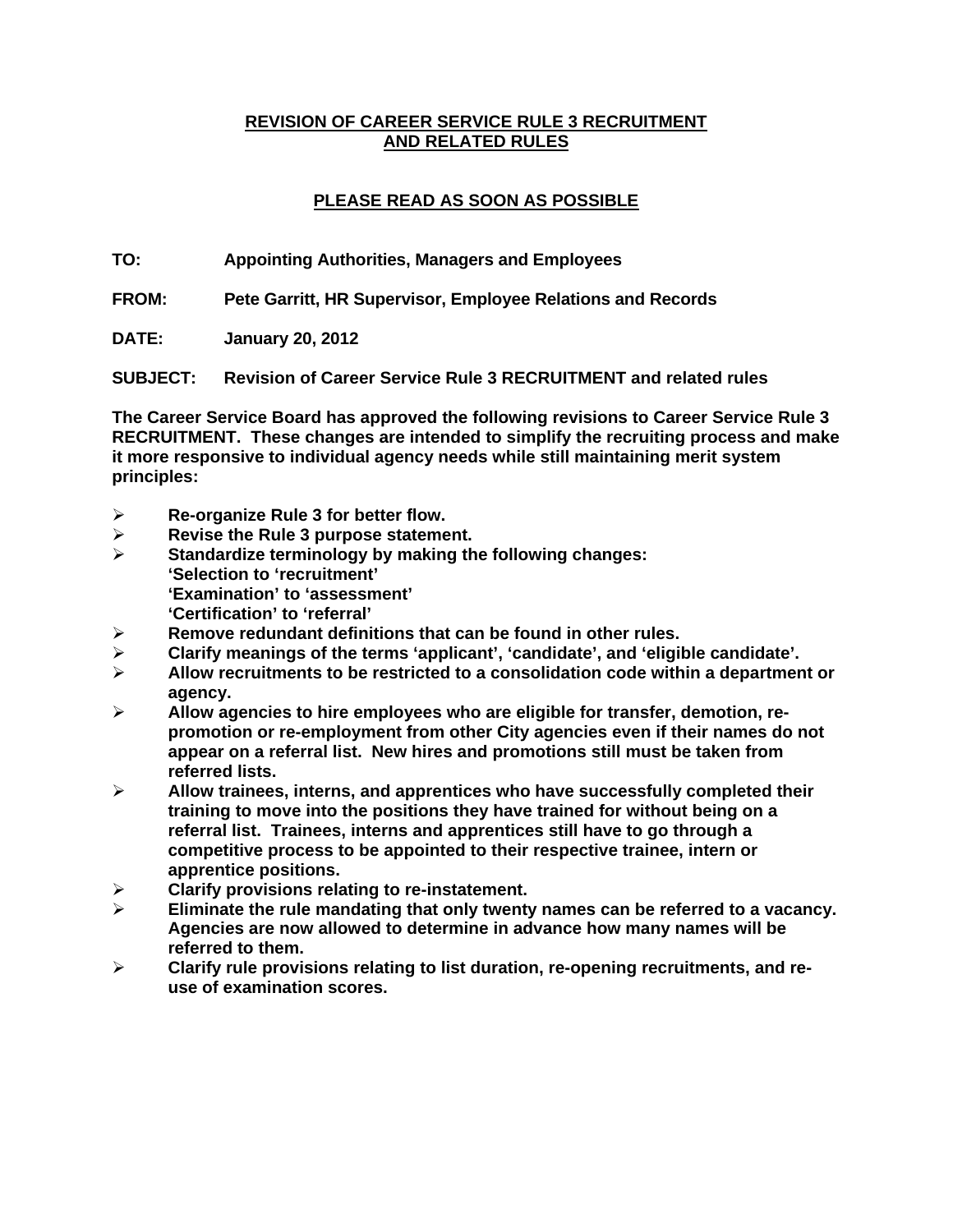#### **MEMORANDUM**

#### **REVISION 57 SERIES C**

**TO: Holders of CSA Rule Books** 

**FROM: Career Service Board** 

**DATE: January 20, 2012** 

**SUBJECT: Revision of Career Service Rule 3 RECRUITMENT** 

**The Career Service Board has approved the following revisions to Career Service Rule 3 RECRUITMENT and related rules:**

|          | <b>Page Number</b>                                                                                                                                                             | <b>Issuance Dates</b>                                                                                                                                                                                     |
|----------|--------------------------------------------------------------------------------------------------------------------------------------------------------------------------------|-----------------------------------------------------------------------------------------------------------------------------------------------------------------------------------------------------------|
| Remove:  | $1 - 4$<br>$2-1, 2-7$<br>$3-1, 3-2, 3-2.1$<br>$3 - 3$<br>$3-4, 3-5$<br>$3-6, 3-7, 3-7.1$<br>$3-8, 3-9$<br>$3-10, 3-11$<br>5-7, 5-9, 5-11, 5-12<br>$9 - 2$<br>14-2, 14-9, 14-11 | December 29, 2009<br>January 22, 2010<br>October 14,2010<br>January 23, 2009<br>May 4, 2007<br>January 23, 2009<br>June 8, 2007<br>May 4, 2007<br>October 14, 2010<br>June 17, 2011<br>September 21, 2010 |
| Replace: | $1 - 4$<br>$2-1, 2-7$<br>3-1 through 3-10<br>5-7, 5-9, 5-11, 5-12<br>$9 - 2$<br>14-2, 14-9, 14, 11                                                                             | January 20, 2012                                                                                                                                                                                          |

### **PLEASE INSERT IN YOUR RULE BOOK AS SOON AS POSSIBLE. THANK YOU.**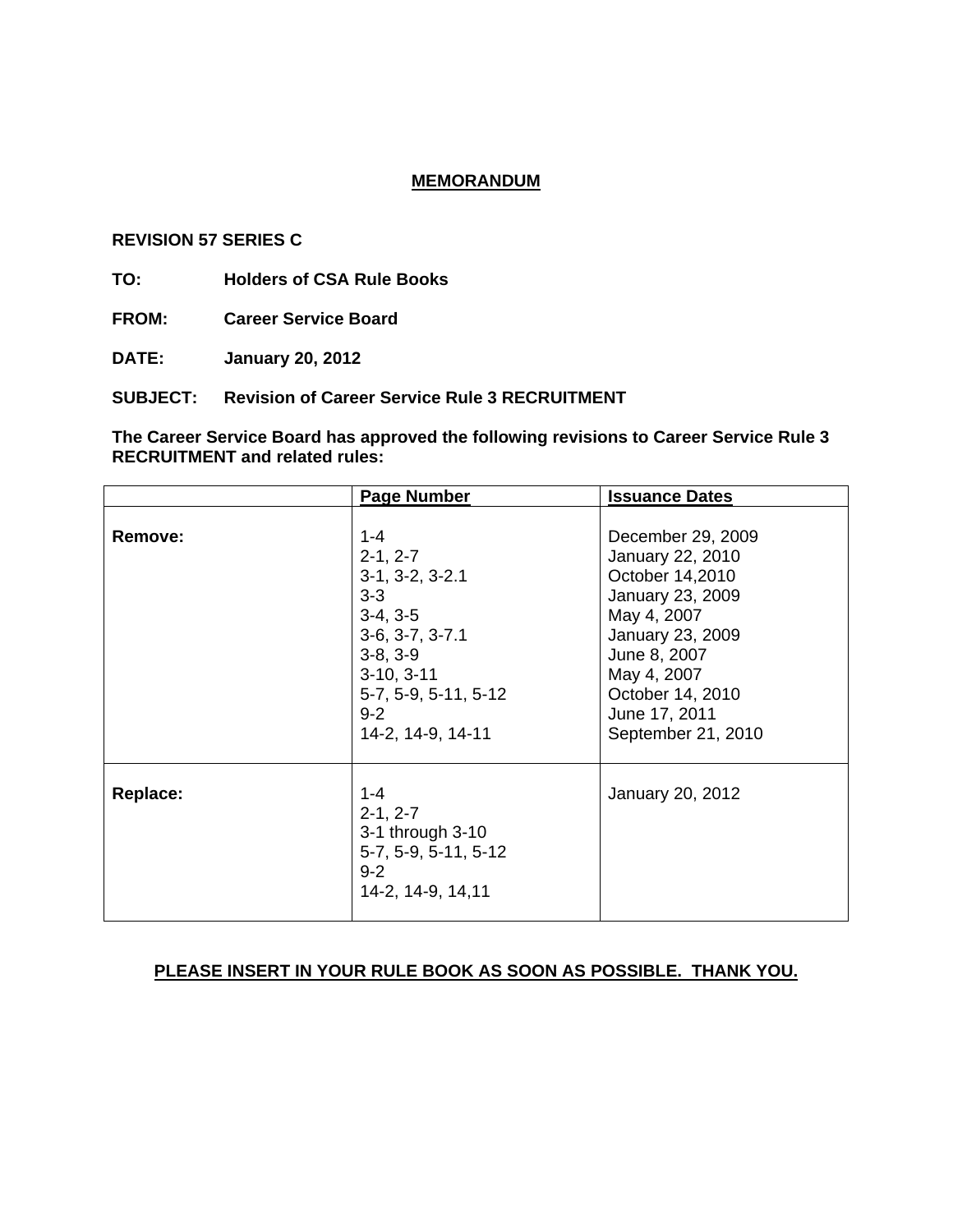### Employment appointment:

One which is made as the result of referral from an employment list (Effective January 20, 2012; Rules Revision Memo 57C).

#### Employment probationary status:

The initial status of an employee receiving an employment appointment or a reemployment appointment. (Effective September 18, 1980; Rules Revision Memo 127A).

### Entry level professional class:

Any class where the principal minimum qualifications for education and experience are a college degree and no experience. These are identified as entry level by the word "staff" as part of the title. (Effective September 1, 1989; Rules Revision Memo 129B).

### Executive class:

A class in which the duties and responsibilities meet the following criteria:

- A. Primary duty consists of the management of the agency or appropriation account, or of a customarily recognized subdivision or section thereof; and
- B. Regular direction of the work of two or more other employees therein, and
- C. Authority to hire or fire other employees, or suggestions or recommendations as to the advancement and promotion or any other change of status of other employees will be given particular weight, and
- D. Regular exercise of discretionary powers, and
- E. No more than 20% of hours worked in a work week are devoted to activities which are not directly and closely related to the performance of the work described in paragraphs a) through d) above; provided that this paragraph shall not apply in the case of an employee who is in sole charge of an independent establishment or a physically separated establishment. (Effective May 1, 1974; Rules Revision Memo 83A)

#### Fringe benefits:

Paid time off, vacation leave, holiday leave, sick leave, payments for injuries or sickness received in the line of duty, health insurance, life insurance, pensions, termination pay, uniform and equipment allowances, dependents' benefits, longevity pay, and any other financial or economic benefits which are found by the Career Service to be the prevailing practice in the Denver metropolitan area. (Revised effective January 1, 2010; Rules Revision Memo 42C).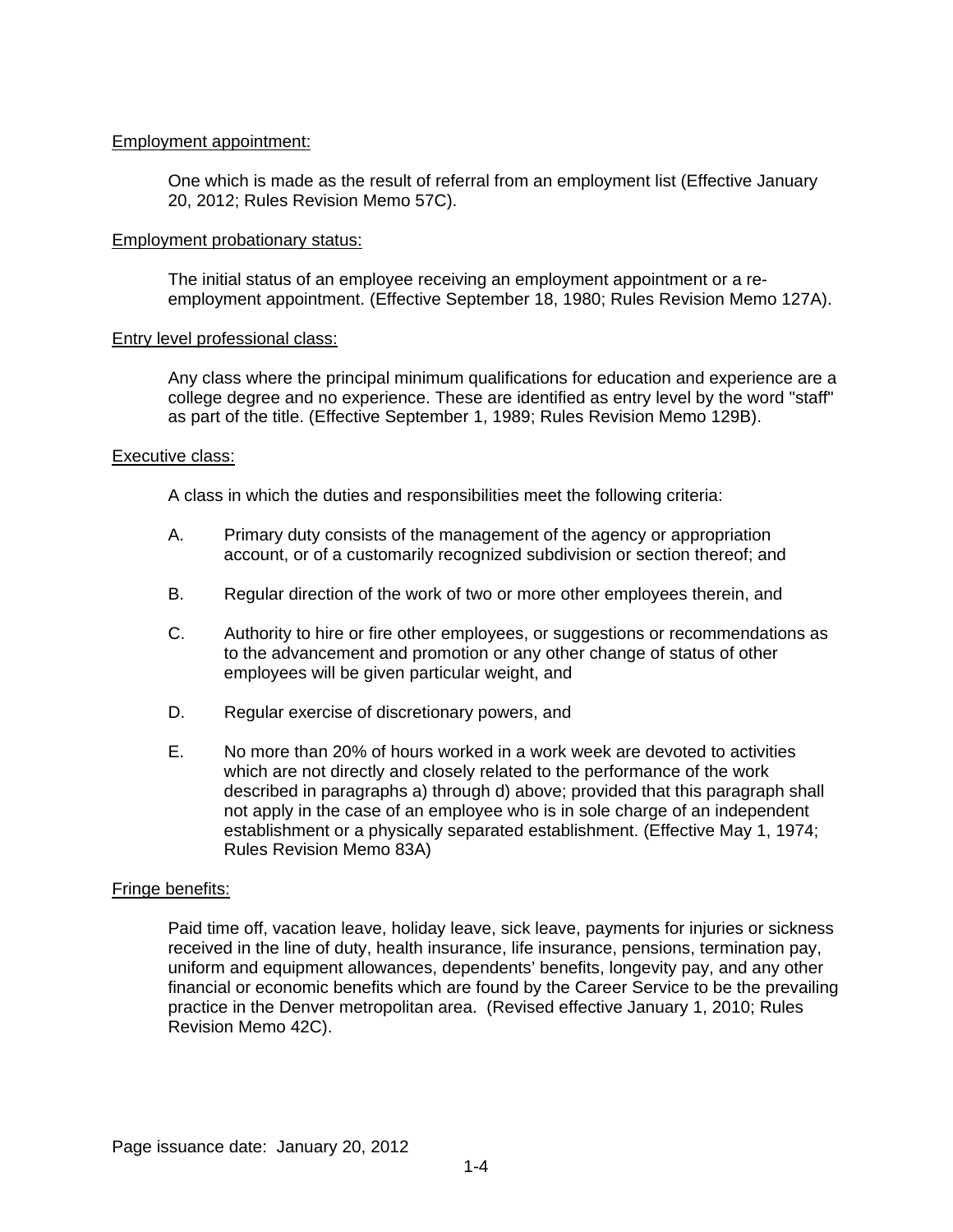# **RULE 2 CAREER SERVICE AUTHORITY**

(Effective December 23, 2005; Rules Revision Memo 1C)

#### Purpose statement:

The purpose of this rule is to establish how the Career Service Board ("Board") will carry out its duties provided for under the authority of the City Charter and the Denver Revised Municipal Code.

#### Section 2-10 Career Service Board

### 2-11 Officers and Duties

- A. Duties and Organization of the Board:
	- 1. The five-member Board shall foster and maintain a merit-based personnel system for the Career Service and shall be committed to equal employment opportunity in accordance with the City Charter and the Denver Revised Municipal Code. The Board shall carry out all other duties delegated by the Denver Revised Municipal Code or ordinance.
	- 2. The Board's primary functions are to oversee the Career Service Authority ("CSA"), oversee the Career Service Hearing Office, and serve as a quasi-judicial body to decide appeals of decisions of the Career Service Hearing Officers ("Hearing Officers").
	- 3 The Board shall have two Co-Chairpersons who shall be elected on an annual basis from the members of the Board.
- B. The Board is responsible for adopting, administering and enforcing rules necessary to foster and maintain this merit-based personnel system including, but not limited to rules providing:
	- 1. For the conduct of competitive examinations of competence (Rule 3 **RECRUITMENT**);
	- 2. That appointments and promotions of employees in the Career Service shall be made on the basis of merit and ability (Rule 3 **RECRUITMENT**);
	- 3. For probationary periods (Rule 5 **APPOINTMENTS AND STATUS**);
	- 4. For like pay for like work (Rule 7 **CLASSIFICATION**);
	- 5. For the payment of generally prevailing compensation and benefits to Career Service employees (Rule 8 **COMPENSATION**);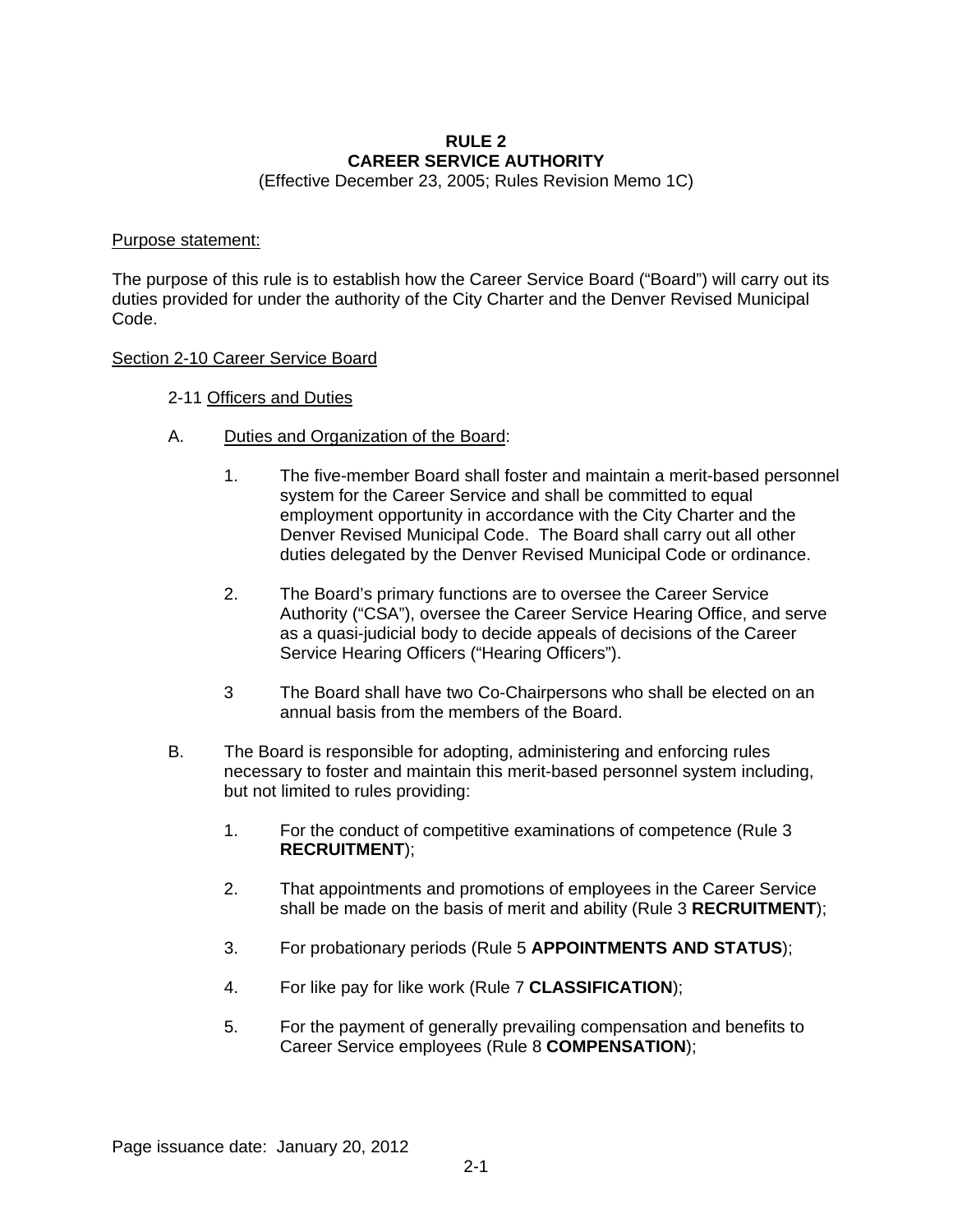## Section 2-40 Personnel Director

### A. Powers and Duties

The Personnel Director shall serve at the pleasure of the Board, report directly to the Board, and perform all duties and responsibilities as directed by the Board, including those contained in the Rules, and as delegated by the Denver Revised Municipal Code. In addition, the Personnel Director's powers and duties are:

- 1. To interpret and enforce the Rules adopted by the Board in such a manner as to promote and maintain the principles of a merit-based personnel system and the just, speedy and effective resolution of disputes (Revised effective January 22, 2010; Rules Revision Memo 44C);
- 2. To prepare and hold examinations, pass upon qualifications of applicants, establish eligible lists and refer eligible applicants to appointing authorities to fill vacancies (Revised effective January 20, 2012; Rules Revision Memo 57C);
- 3. To establish and maintain a roster of all Career Service employees;
- 4. To establish and maintain such records, forms and procedures as necessary to control personnel transactions;
- 5. To consider suggestions from appointing authorities, the public, and employees or their representatives, pertaining to any phase of the personnel program;
- 6. To delegate to a designee such duties as, in his/her opinion are appropriate, unless otherwise specifically provided in these rules;
- 7. To administer the Tuition Refund Program in accordance with the Denver Revised Municipal Code; and
- 8. To perform such other duties as may be necessary to foster and maintain a merit-based personnel system for the Career Service, further equal employment opportunity, or otherwise ensure the efficient operation of CSA.

#### B. Normal Working Hours

The Personnel Director shall keep the office of CSA open for business from 8:00 a.m. to 5:00 p.m. Monday through Friday of each week, holidays excepted, unless good cause warrants a temporary or permanent change.

#### C. Acting Personnel Director:

- 1. When the Personnel Director is going to be absent for sixty (60) days or less, the Personnel Director shall designate a suitable and competent person as acting Personnel Director, unless the Board elects to designate one instead.
- 2. If the absence is going to be more than sixty (60) days, the Board shall designate an acting Personnel Director.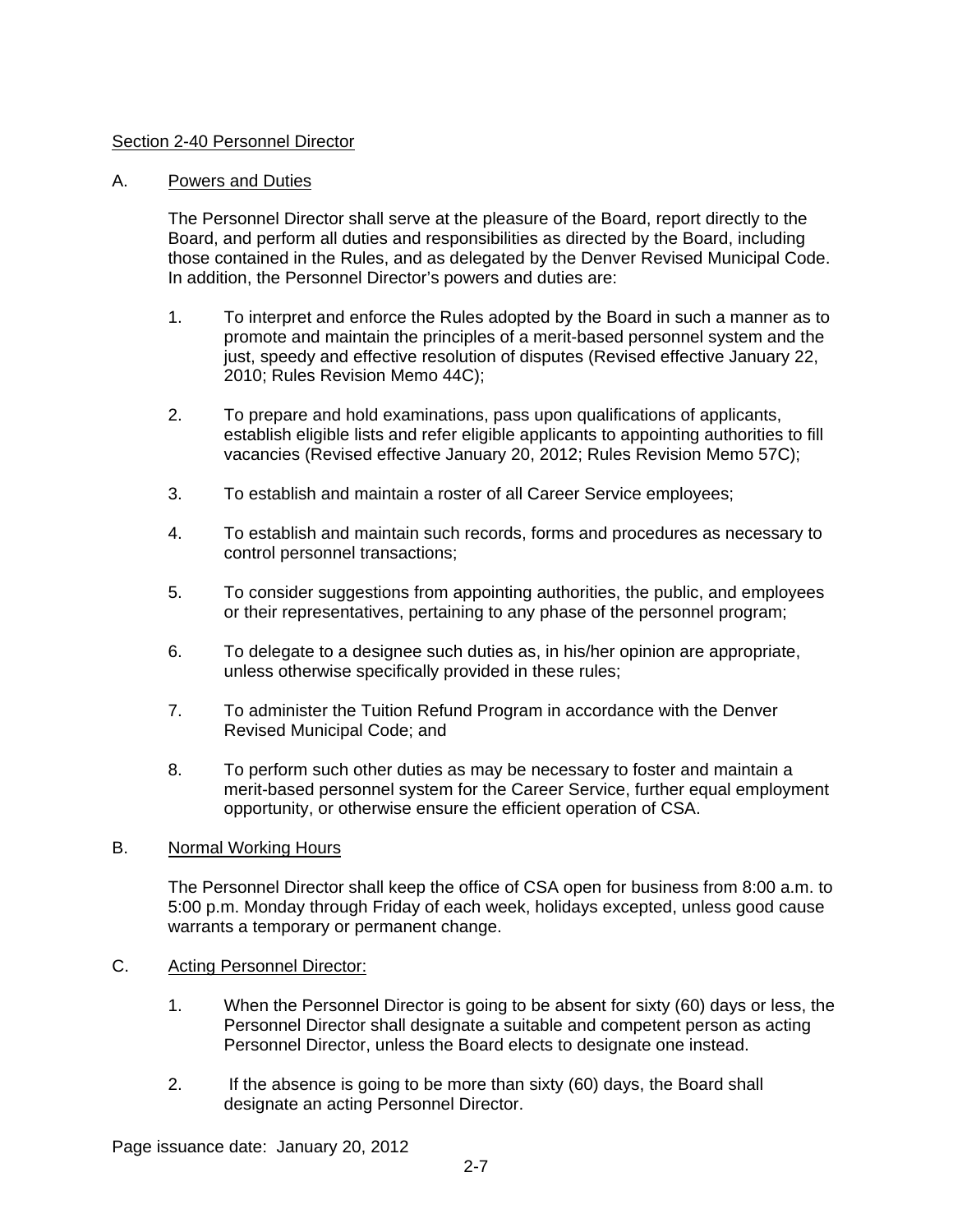#### **RULE 3 RECRUITMENT**  (Effective January 20, 2012; Rules Revision Memo 57C)

#### Purpose statement:

As provided in the City charter (See Appendix), the Career Service Authority ("CSA") administers a merit-based personnel system in which appointments and promotions of employees are made on the basis of merit and ability. Further, applicants and employees are entitled to equal employment opportunity without regard to race, color, creed, religion, national origin, gender, sexual orientation, marital status, military status, age, disability, or political affiliation or any other status protected by federal, state or local laws.

### Section 3-5 Definitions

- A. Applicant: A person who has submitted an application to the CSA in connection with a posted job opening.
- B. Assessment: A competitive examination of competence that the CSA is required by the City Charter to conduct on candidates for posted job openings.
- C. Candidate: An applicant who has been determined by the CSA to have met the minimum qualifications for a posted job opening.
- D. Eligible candidate: A candidate for a posted job opening within the Career Service who meets the criteria required for placement on an eligible list.
- E. Promotion: An appointment of an employee to a position in a classification in which the range minimum of the pay range of the new classification is higher than the range minimum of the pay range of the classification previously held.
- F. Referral: The act of providing an appointing authority with one or more lists of candidates eligible to be hired into a particular vacancy.

#### Section 3-10 Delegation of Authority by Personnel Director

The Career Service Personnel Director ("Personnel Director") may delegate any authority given under this rule to a designee.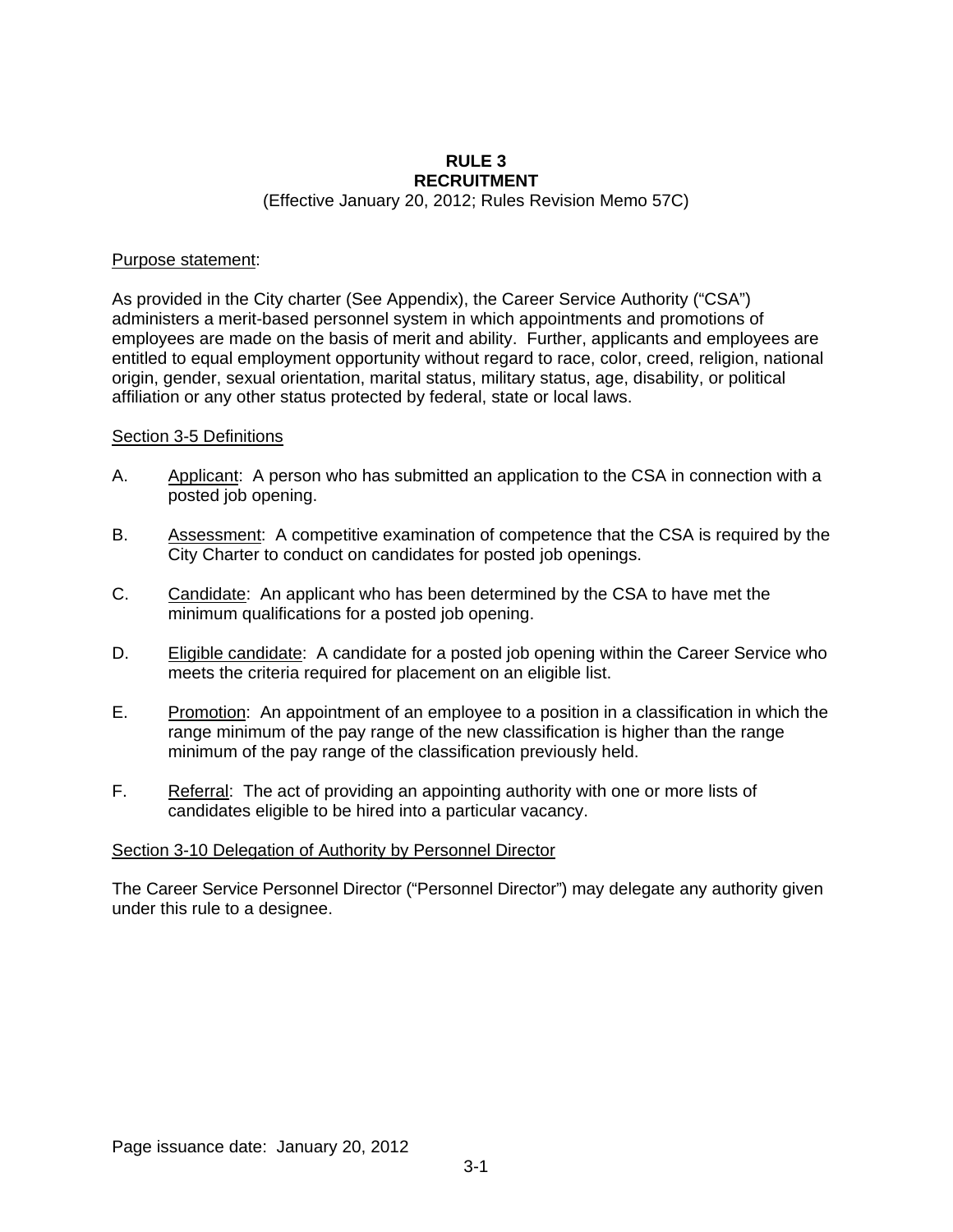## Section 3-15 Responsibilities in the Recruitment Process

- A. The CSA shall be responsible for the following steps in recruiting for job openings in the Career Service (including vacant trainee, paid intern, and apprentice positions:
	- 1. Advertising job openings;
	- 2. Assessment of candidates;
	- 3. Referral of re-instatement and eligible lists to appointing authorities; and
	- 4. Any other services related to the recruitment process requested by the appointing authority and agreed to by the CSA.
- B. Except as delegated by the Personnel Director, departments and agencies are not authorized to administer pre-employment or on-the-job assessments to applicants, candidates or employees.

## Section 3-20 Notice of Job Openings

- A. Job opportunities in the Career Service must be posted in the CSA office and on the City web site for at least two (2) business days. Such notices may also be posted in other places where potential applicants would be likely to see them.
- B. Content of Job Posting Notices

The notice must contain the job title, pay grade, dates the recruitment will open and close, minimum qualification requirements, and instructions on how to apply.

## 3-21 Restricted Recruitments

- A. Appointing authorities may request that recruitments be open only to applicants who:
	- 1. Are:
		- a. Current City employees; or
		- b Career Service employees eligible for promotion; or
		- c. Career Service employees in the appointing authority's department or agency or in a consolidation code in the department or agency, eligible for promotion; or
		- d. Career Service employees eligible for transfer, demotion, and repromotion, and former employees eligible for re-employment, as defined in Rule 5 **APPOINTMENTS AND STATUS**.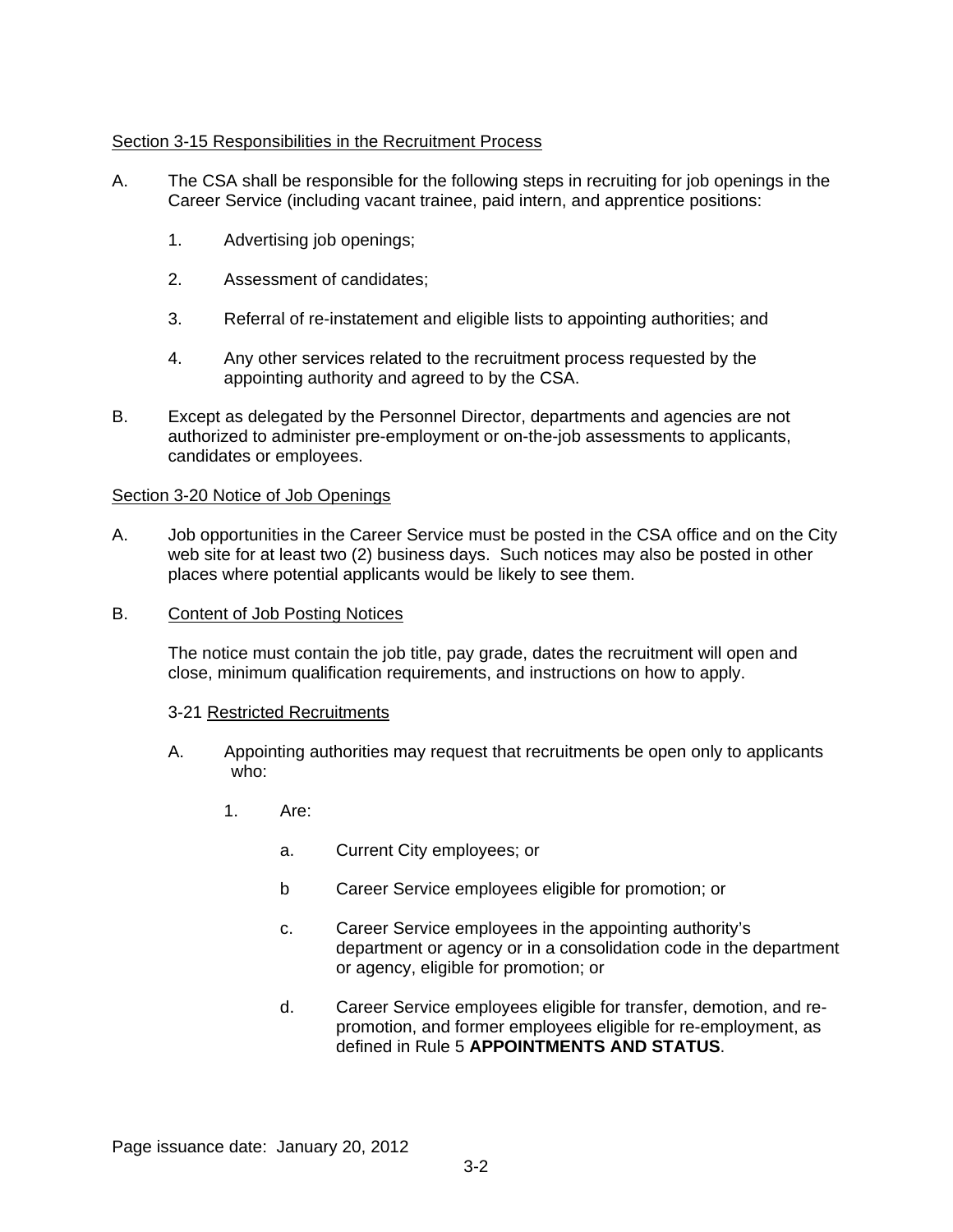- 2. Possess specific education, experience, knowledge, skills, abilities, and competencies necessary to perform a particular job, in addition to the minimum requirements in a classification specification; or
- 3. Fall within one of the categories in subsection 1 and possess the special qualifications required under subsection 2.
- B. An individual who has been separated as a result of a lay-off, and whose name still appears on a re-instatement list, shall be eligible to compete for recruitments that are otherwise restricted to current City employees as if he or she were still an employee.

### Section 3-30 Assessment

- A. The CSA may give one or more of the following kinds of assessments:
	- 1. Evaluation of experience and education;
	- 2. Written;
	- 3. Skill-based;
	- 4. Interview; or
	- 5. Any other appropriate measures.
- B. The CSA shall decide the weight of each phase of the assessment. Weights and phases may be changed as conditions warrant.

#### 3-31 Substitution of Experience for Education

- A. One year of the appropriate type and level of experience may be substituted for each required year of post-high school education for all classifications, subject to the limitations below.
- B. Two years of the appropriate type and level of experience may be substituted for each required year of post-high school education for all classifications at or above the type and level of a first-level manager, such as Manager 1.
- C. No substitution of experience for education will be permitted for:
	- 1. Classifications that require a college degree or graduate degree in order to obtain a license or certification to practice within the discipline. Examples include, but are not limited to, physicians, pharmacists, and attorneys;
	- 2. Classifications that require a college degree to provide optimum successful performance at the time of job entry. Examples include, but are not limited to, accounting, environmental and scientific occupations; or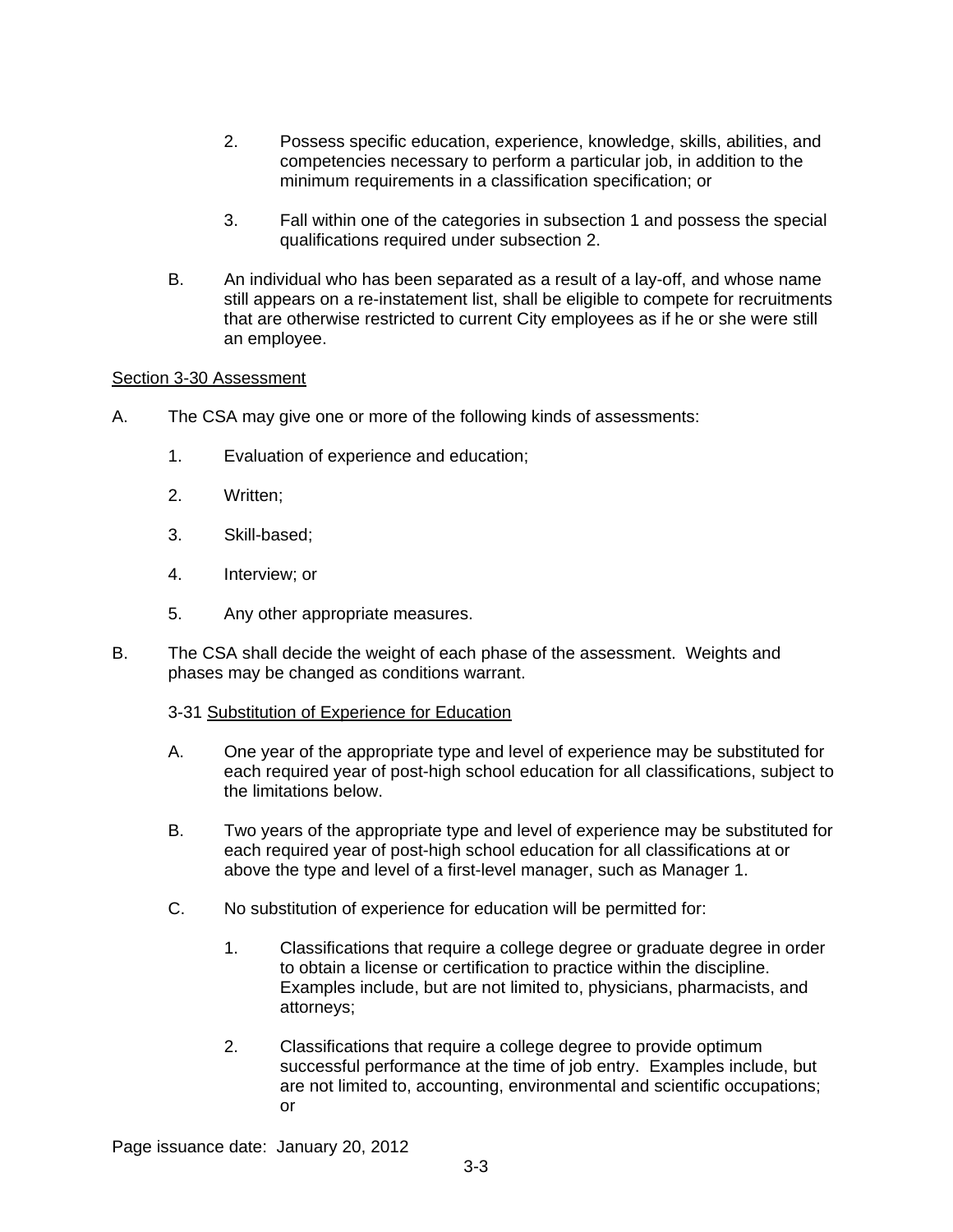3. Classifications where college, vocational, or other specialized education beyond high school is required to meet certification or licensure requirements. Examples include, but are not limited to, licensed and certified skilled trades workers, paralegals, paramedics, and various other medical technicians.

### 3-32 Disqualification of Applicants and Candidates

- A. Applicants and candidates may be disqualified from further consideration in the recruitment process for any valid reason, including, but not limited to, submission of a late or incomplete application or resume; or the failure to submit other required documents on time.
- B. Applicants and candidates shall be disqualified from further consideration in the recruitment process for the following reasons:
	- 1. Failure to meet minimum education, experience and/or licensing or certification requirements;
	- 2. Failure to attain the required minimum score on an assessment;
	- 3. Unsuitability for the position, including certain criminal convictions;
	- 4. Committing, or threatening to commit, acts of violence against City employees involved in the recruitment process, including intimidating, threatening or hostile behavior;
	- 5. Dismissal from the Career Service. Employees dismissed from the Career Service are not eligible to be assessed for five years after the date of dismissal; or
	- 6. Providing false information in an application or resume, or falsification of assessment scores or records, or cheating, taking or participating in taking assessments for which the candidate is not the registered candidate. This conduct may result in the candidate being barred from future examinations.

## 3-33 Scheduling of Assessments

- A. Every effort shall be made to plan assessments so as to prevent the disruption of department or agency operations.
- B. Unless another date and time is available prior to the end of the scheduled assessments for the announced opening, all assessments must be taken when scheduled, or returned by the due date, as appropriate.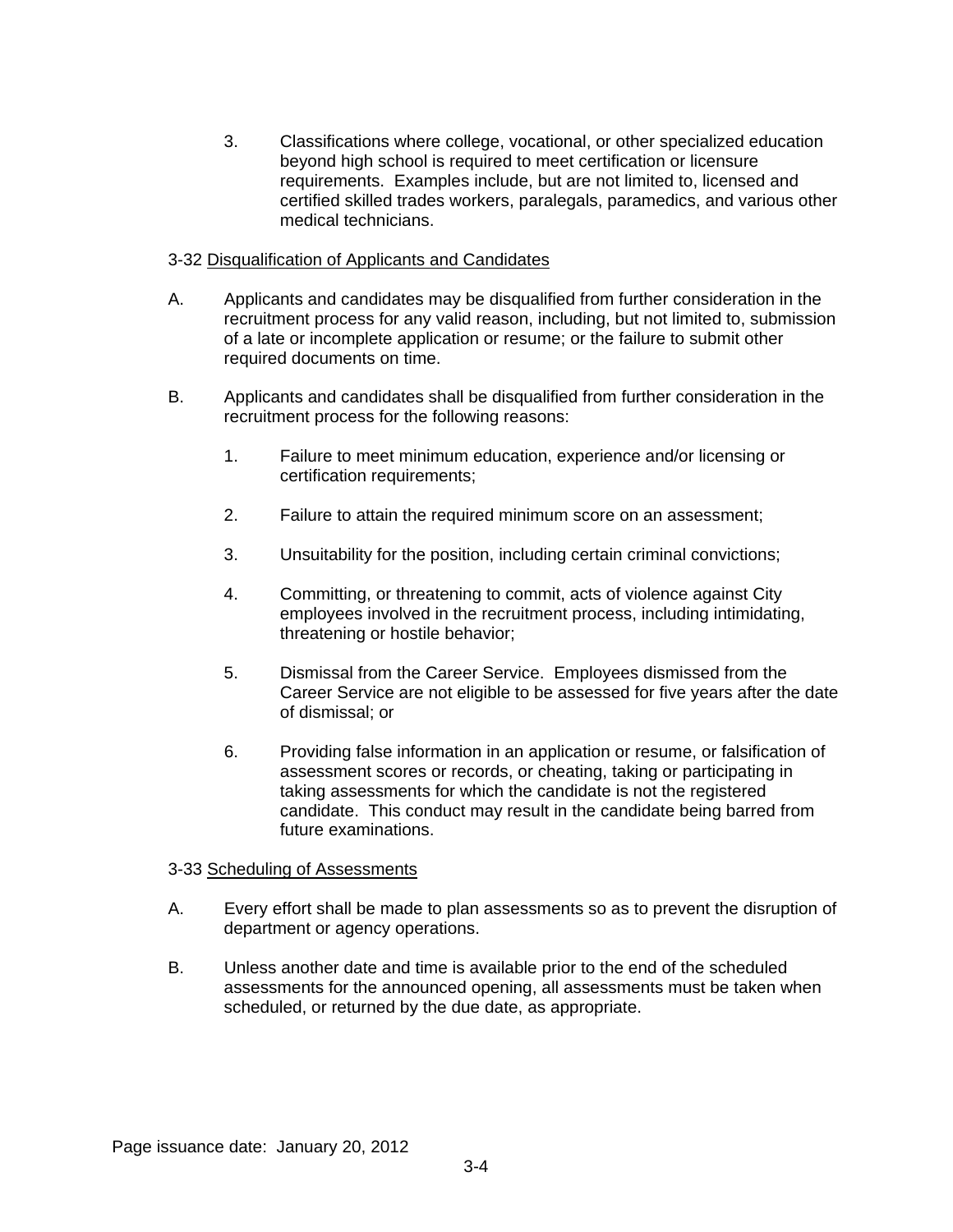- C. Notwithstanding the previous section, deferred assessments are permissible for candidates who miss a scheduled assessment or due date for the following reasons, and provide appropriate documentation:
	- 1. The candidate was ordered into military service;
	- 2. The candidate has jury duty;
	- 3. The candidate has been subpoenaed to appear in court;
	- 4. The candidate has been ordered to perform City business; or
	- 5. The candidate is a City employee who has a work related injury, which renders the candidate unable to take the assessment when scheduled.
- D. The Personnel Director may also approve a request for a deferred assessment on other grounds for good cause shown.
- E. Referral of a list resulting from the assessment shall not be delayed if the deferred assessment cannot be scheduled within seven (7) calendar days of the end of scheduled assessment.

### 3-34 How Assessments are Given

- A. Except as provided in part B of this subsection, the same, or equivalent, assessments will be given to all candidates assessed.
- B. Accommodation for Disabled Candidates:
	- 1. The CSA will provide reasonable accommodations in the assessment process, upon request, for candidates who are qualified individuals with a disability under the Americans with Disabilities Act.
	- 2. In instances where established assessment procedures are not appropriate for such candidates, their eligibility shall be determined by alternate assessment procedures which accurately measure their ability to perform the essential functions of the position with or without reasonable accommodation.

## 3-35 Assessment Scores

- A. Minimum Score: The Personnel Director must decide how assessments are scored and what score is needed to pass.
- B. Multiple part assessments: The Personnel Director may decide that by failing one part of a multiple part assessment, a candidate has failed the assessment and the other parts of the assessment cannot be taken.
- C. Final Rating: Final ratings must be based on the total or combined assessment score.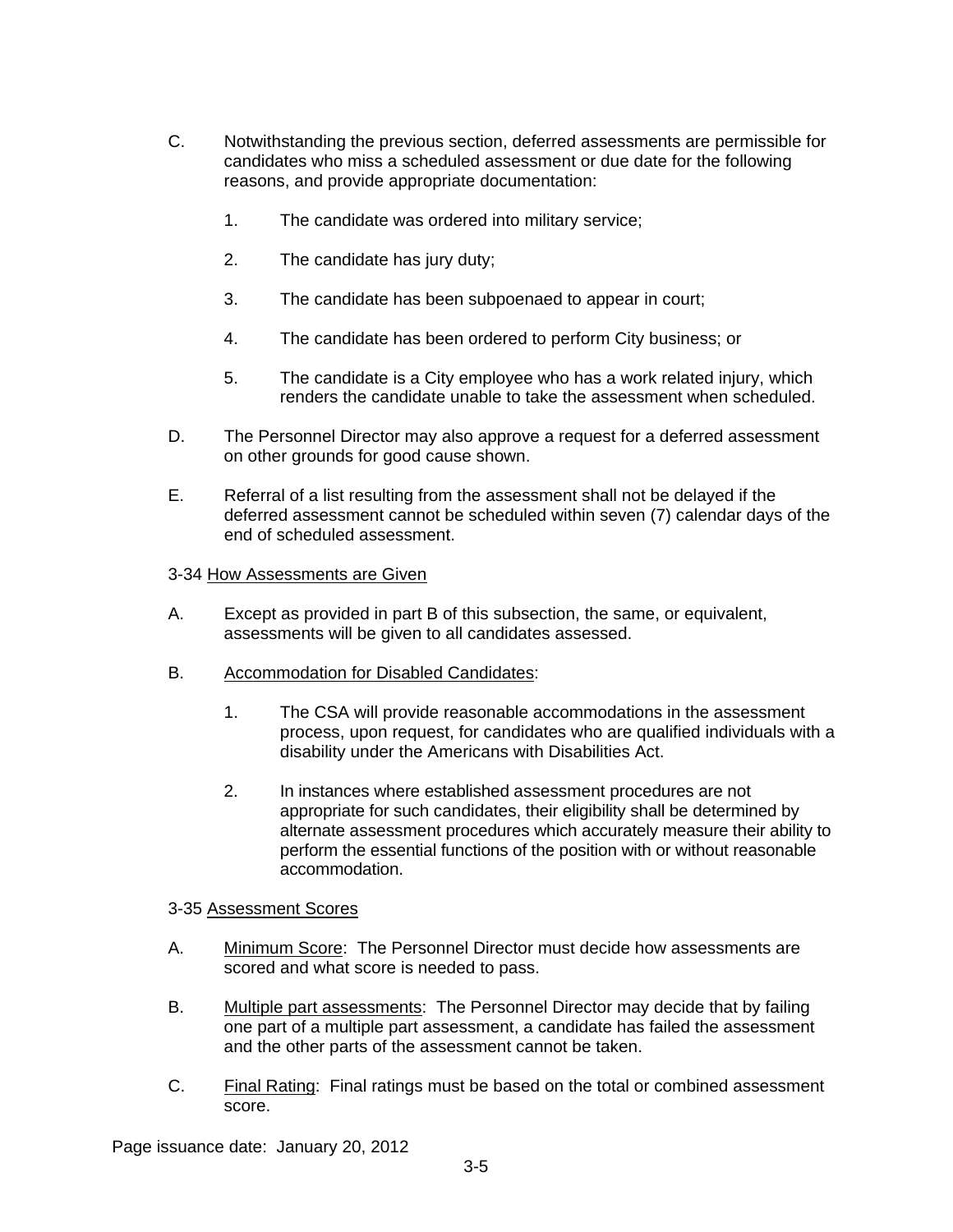- D. Veterans' Points: Points must be added to passing scores of eligible candidates, who are not employees, as required by the Veterans' Preference provision of the Colorado Constitution (relevant portions are attached as an Appendix).
- E. Notice to candidates: Each candidate shall be provided with access to their assessment scores.
- F. Confidentiality of score: Assessment scores are confidential and shall not be made available to any person outside the CSA except the appointing authority in connection with a referral, and the candidate. The candidate assessed may, in writing, allow CSA to release his or her assessment scores to others. Assessment scores may also be released pursuant to court order or an appropriate subpoena.

### 3-37 Request for review

Applicants and candidates for employment or promotion in the Career Service who are dissatisfied with the results of the assessment process may notify the recruiter of their concerns in writing or by e-mail within three (3) business days from the date of the notice.

#### Section 3-40 Referral

Appointing authorities can only fill vacant Career Service positions with eligible candidates whose names appear on lists referred to the appointing authority by the CSA as described in this section of this Rule 3, or who fall within one of the following exceptions:

- A. Career Service employees who are eligible for re-promotion, transfer, demotion, or reassignment appointments, or former employees who are eligible for re-employment, as defined in Rule 5 **APPOINTMENTS AND STATUS**.
- B. City employees who are eligible for re-assignment under Rule 5-84, Reasonable Accommodations for Individuals with Disabilities Policy.
- C. Trainees and paid interns who have successfully completed the trainee or intern probationary period as provided in Rule 5 **APPOINTMENTS AND STATUS** may be promoted into the position the trainee or intern was being trained to perform.
- D. Trades apprentices who meet the minimum qualifications of the applicable trades classification and have successfully completed the required apprenticeship training (as documented by the employee's department or agency and verified by the CSA) may be promoted into the applicable trades classification.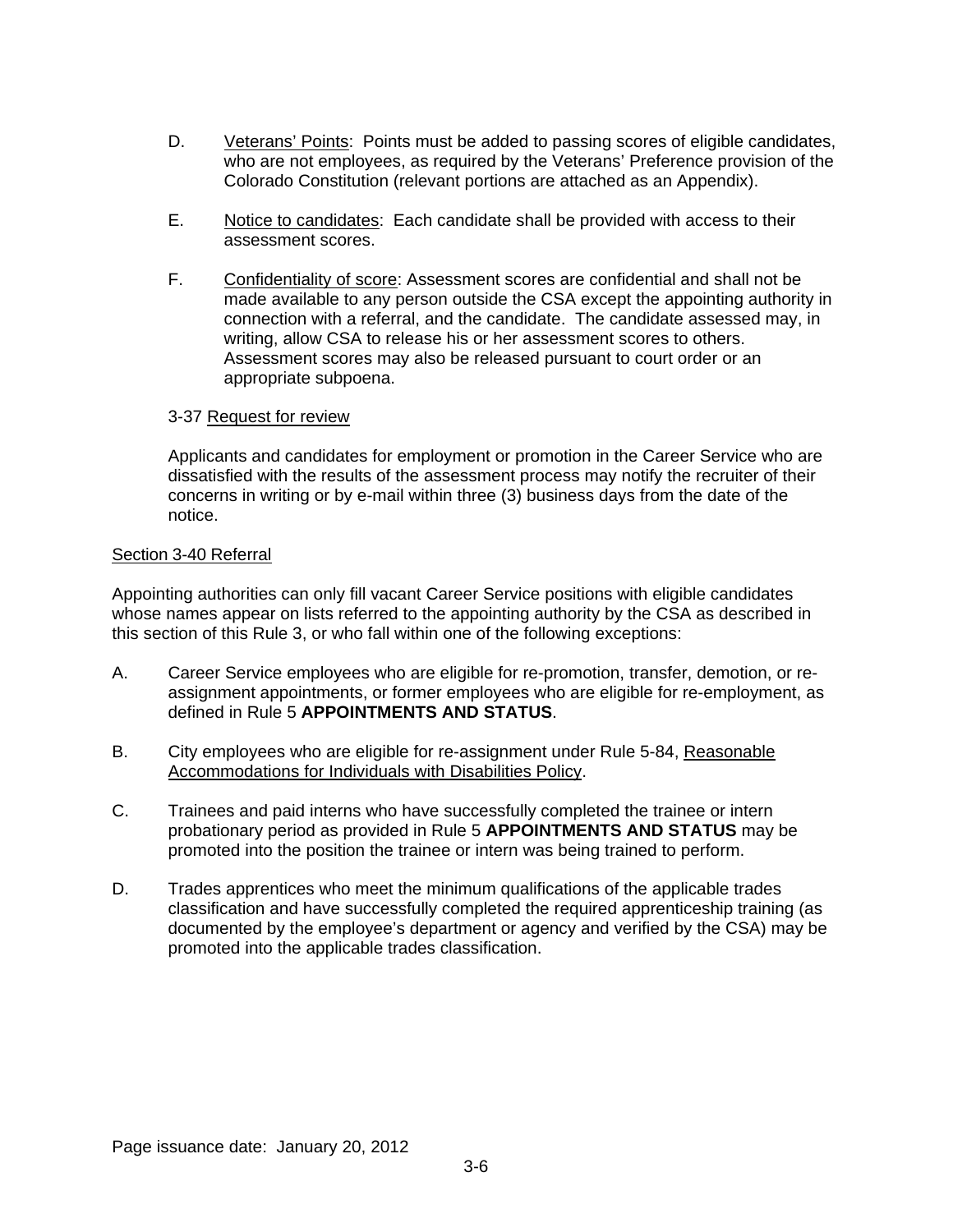## 3-41 Re-instatement List

- A. Employees or former employees shall be placed on the re-instatement list for the classification from which they have:
	- 1. Been laid off;
	- 2. Transferred or re-assigned in lieu of lay-off when the employee has been moved from an unlimited position to a limited or on-call position, or from a full-time position to a part-time position;
	- 3. Demoted in lieu of lay-off;
	- 4. Voluntarily resigned in lieu of lay-off; or
	- 5. Voluntarily demoted in lieu of lay-off.
- B. The names of eligible employees or former employees shall be added to this list as soon as administratively feasible, with the effective date being the effective date of the lay-off or action in lieu of lay-off.
- C. Eligible employees or former employees will be listed for one year unless removed for cause.
- D. Eligible employees or former employees shall be listed by seniority, or by proficiency (to the extent it was used as a basis for the employee's lay-off) so that the employee with the longest length of service, as defined in Rule 14 **SEPARATION OTHER THAN DISMISSAL**, is higher on the list.
- E. Re-instatement lists shall only be used within the Lay-off Unit (as defined in Rule 14 **SEPARATION OTHER THAN DISMISSAL**) that the employee or former employee was in when the lay-off took place.
- F. Referral from the re-instatement list is mandatory and exclusive. No other referral shall be made while any eligible employees or former employees remain on this list. Referral shall consist of the highest ranking eligible employee or former employee, or if there are ties, all those at the highest ranking.
- G. If a re-instatement list exists for a classification in which the department or agency has a position with a special qualification which has been approved by the Personnel Director, referral shall consist of the highest ranking eligible employee or former employee who has the special qualification, or if there are ties, all those with the required special qualification at the highest ranking. If none of the eligible employees or former employees have the required special qualification, a referral shall be made in accordance with the rules applicable when there is no reinstatement list.
- H. Any re-instatement list may be abolished at any time by the Personnel Director if the classification specification is abolished or revised.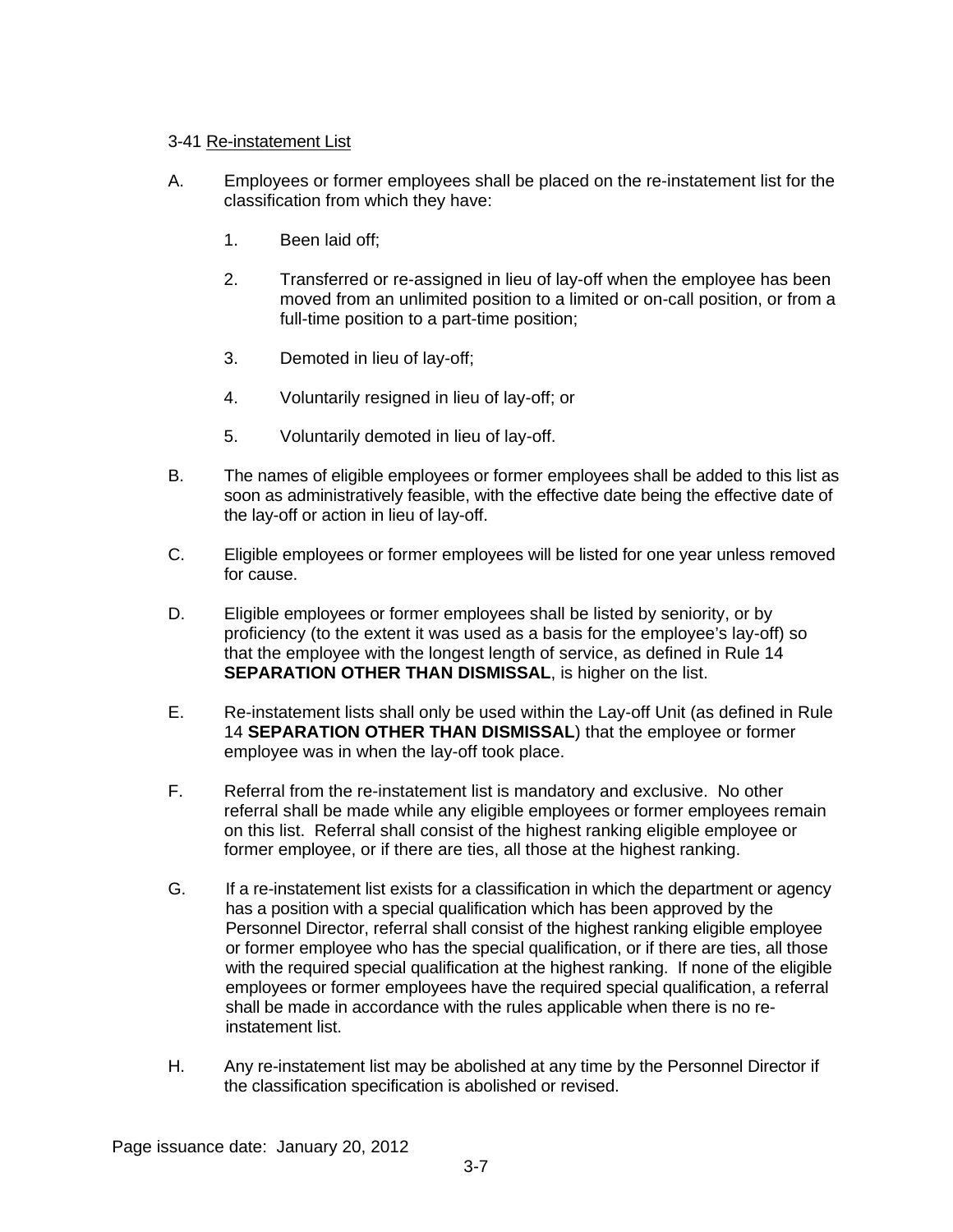# 3-42 Eligible List

A. An eligible list is comprised of all eligible candidates for a particular job opening.

# B. Referral:

- 1. The department or agency may request that any number of eligible candidates on the eligible list be referred for a vacancy. However, at least three (3) eligible candidates shall be referred (unless there are less than three (3) eligible candidates on the list).
- 2. A minimum of three (3) eligible candidates from a referred eligible list must be interviewed by the department or agency when filling a vacant position, unless there are less than three (3) eligible candidates on the list, in which case, the department or agency must interview all of the eligible candidates on the list.
- 3. At the request of the department or agency, CSA shall provide an analysis of the results of the assessment (s) taken by eligible candidates whose names are referred to the department or agency in order to assist the department or agency in making appointments on the basis of merit and ability.

## 3-43 Use of Appropriate Alternative Lists

When the existing referral list for a job opening does not have a sufficient number of names, the Personnel Director may allow a list for a different classification to be used instead of or to supplement the existing referral list, provided the classification chosen has an equal or higher beginning pay rate than the job opening, and that the eligible candidates on the new list meet the minimum qualifications of the job opening's classification.

## 3-44 Emergency Referral

If the Personnel Director determines an emergency exists, a list of eligible candidates may be given to the hiring department or agency at any time, even before all candidates have been assessed. Only eligible candidates who can be reached immediately in person or by any other available means will be considered ready to work.

## 3-45 Referral Restrictions by Appointing Authorities

An appointing authority may request that referral be restricted to eligible candidates who:

- A. Possess specific education, experience, knowledge, skills, abilities, or competencies necessary to perform a particular job;
- B. Are current City employees. Eligible candidates who have been separated as a result of a lay-off and whose names appear on a re-instatement list shall be treated as if they were still City employees for purposes of this subsection.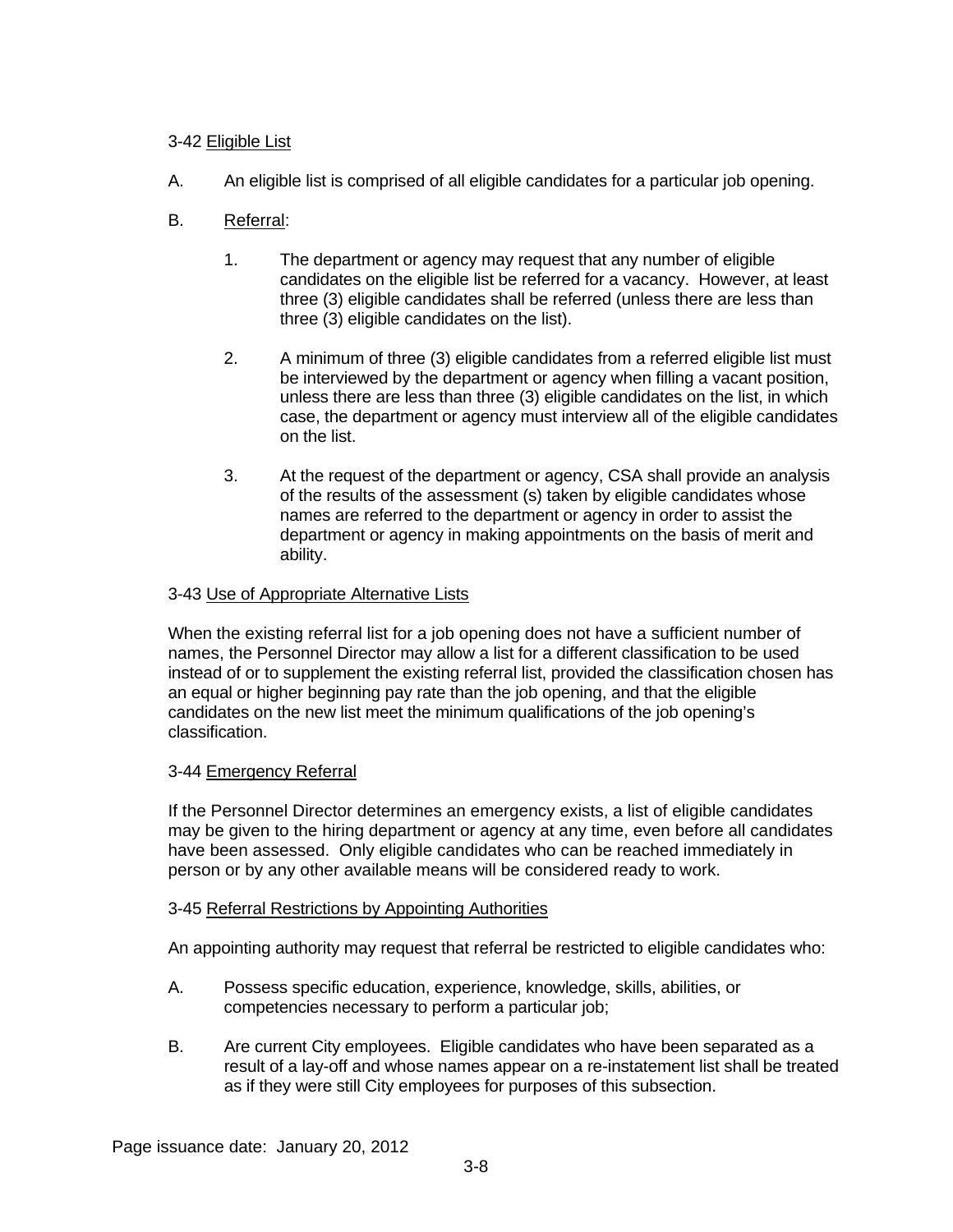### Section 3-50 List Management

### 3-51 Eligible List Duration

- A. Eligible candidates may be listed on an eligible list until the list is inactivated. Eligible lists may be inactivated at the discretion of the Personnel Director.
- B. Eligible candidates on an eligible list may be referred during the life of the eligible list. However, at the request of an appointing authority, eligible candidates may be excluded from subsequent referrals to the same department or agency from the same list if approved by the Personnel Director.

### 3-52 Re-opening Recruitments

An eligible list may be re-opened for recruitment at any time during the life of the list in order to add additional eligible candidates to the list. When new eligible candidates are being added to an existing list, the same assessment plan that was used to create the original list must be used. Eligible candidates already on the eligible list are not permitted to re-take the assessment for the re-opened recruitment. Candidates who originally failed the assessment used to create an eligible list that is subsequently re-opened are not permitted to re-apply.

### 3-53 Re-use of Assessment Scores

After an eligible list is inactivated, candidates who were formerly on the list may re-use passing assessment scores in other recruitments for a period of time designated by the Personnel Director. The period of time may vary based on the subject matter contained in the assessment. A candidate may request the use of a passing assessment score for all recruitments for which the candidate has applied and for which the same assessment is used. The creation of a new or revised assessment for a classification may require all candidates to take and pass the new assessment to gain eligibility.

#### 3-54 Removal of Names from Referral Lists: Restoration Permitted

The name of an eligible candidate shall be removed from all lists for the reasons listed below, but may be restored if the eligible candidate provides a satisfactory explanation to the Personnel Director, provided that list eligibility remains:

- A. The eligible candidate does not answer when asked by the City if available or ready to work, or the eligible candidate cannot be reached for two consecutive days.
- B. The eligible candidate turned down a referral or a job offer for reasons that would make it impossible to take other jobs in the same job classification.
- C. The employee or former employee on a re-instatement list refuses an offer of reinstatement to a position equivalent in terms of duration and hours worked to the position the employee or former employee was in immediately prior to the lay-off.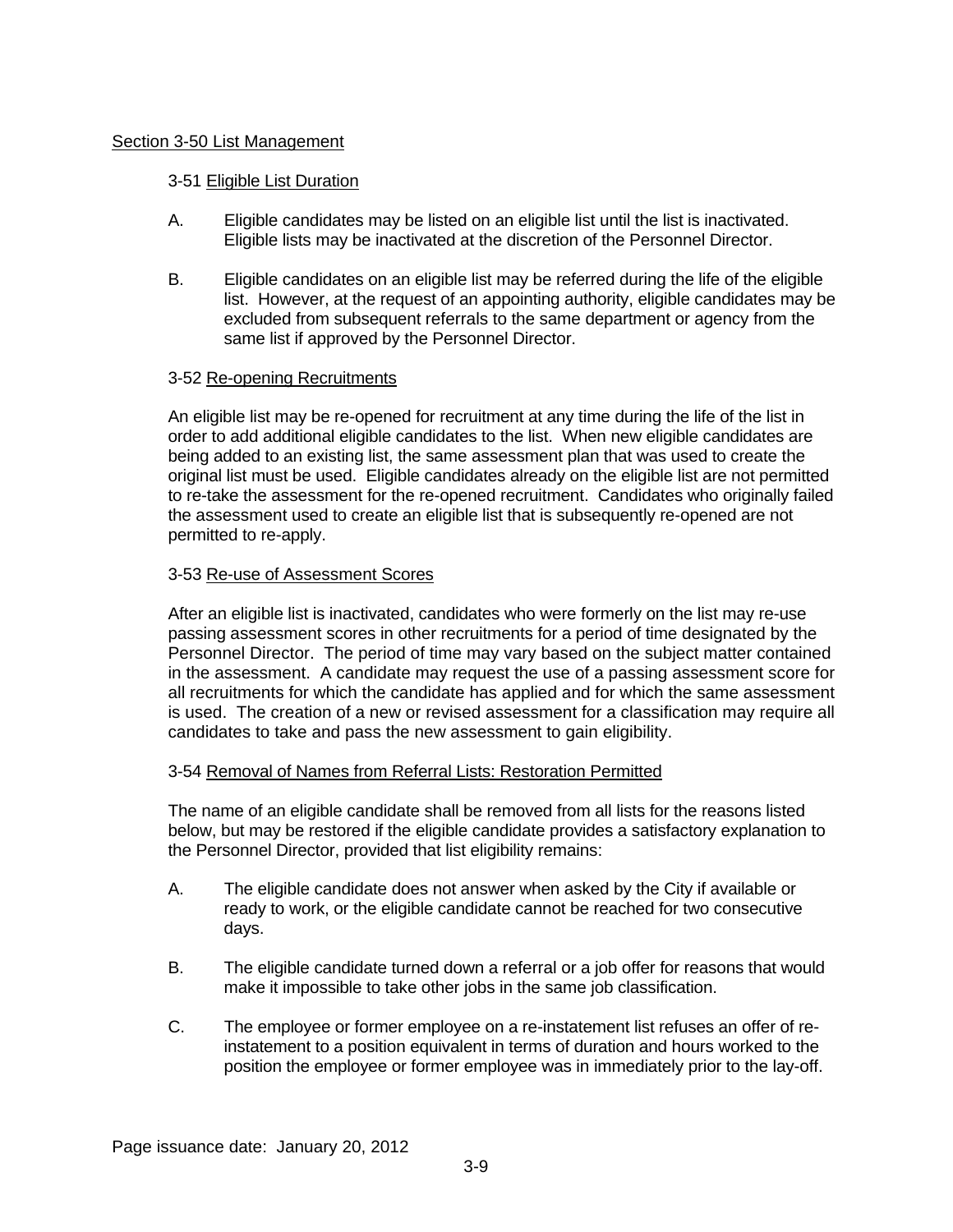- D. The eligible candidate requested that his or her name be removed from the list.
- E. The eligible candidate did not pass the appropriate post-employment offer health assessment.
- F. Evidence has been produced that the eligible candidate no longer meets minimum qualification requirements.
- G. The eligible candidate did not report for work after being hired. The names of eligible candidates who did not report for work after being hired will not be added to any lists for five (5) years.

## 3-55 Removal of Names from Referral Lists: Restoration Not Permitted

The name of an eligible candidate shall be removed from all applicable lists for the reasons listed below. Restoration is not permitted when:

- A. Evidence has been produced that the eligible candidate should not have been admitted to the assessment.
- B. An eligible candidate who was not a City employee has been appointed to an unlimited position in the Career Service.
- C. A re-instatement list eligible candidate has been appointed to an unlimited Career Service position at the same or higher pay grade than the classification from which the eligible candidate was laid off or demoted from in lieu of layoff.
- D. The name of an eligible candidate who has been promoted to a higher classification is removed from all lists at or below the level of the promotional classification.
- E. The eligible candidate has been dismissed from the Career Service. The names of dismissed employees will not be added to any lists for five (5) years after the date of dismissal.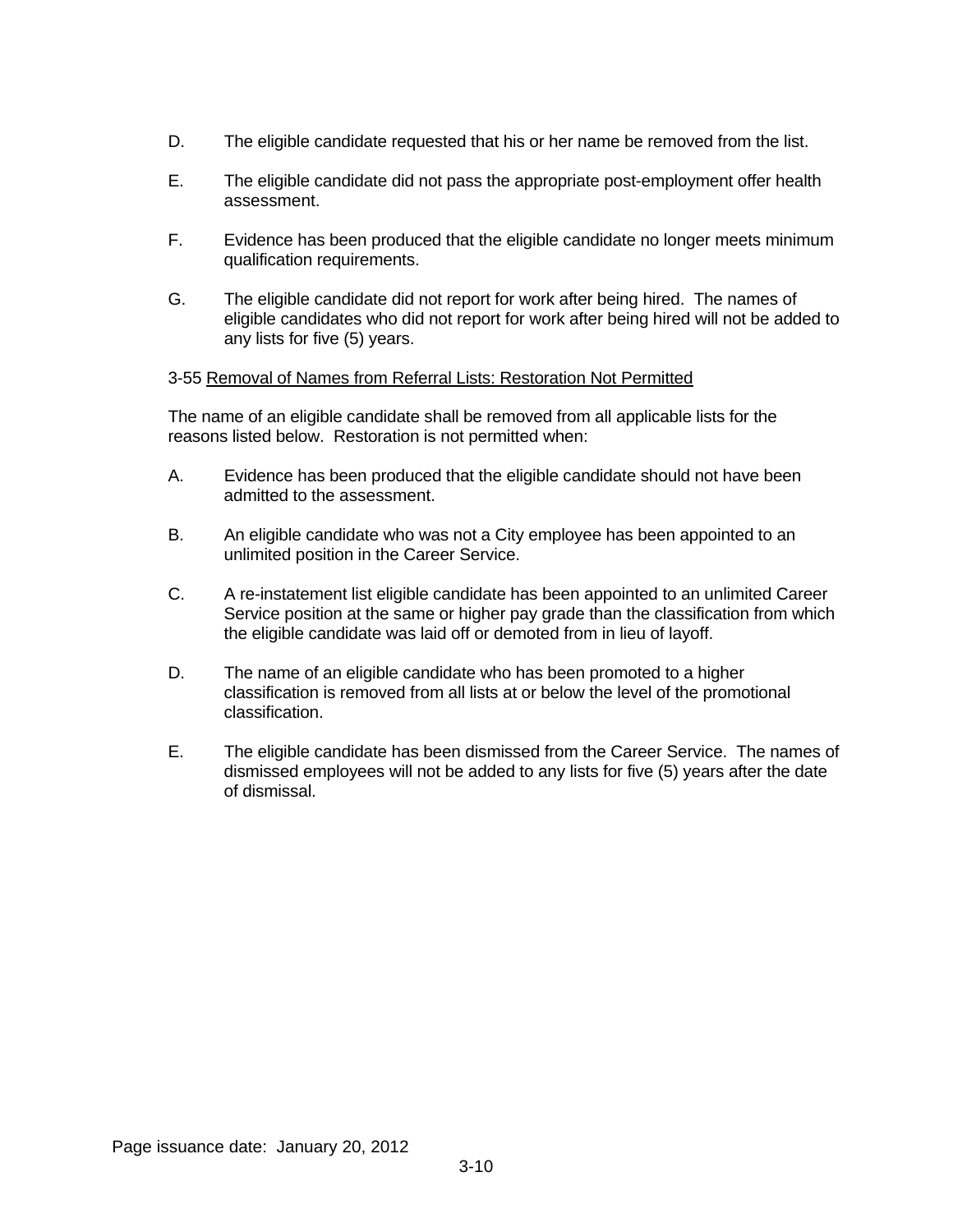## 5-62 Employees in Career Status

An employee in career status:

- A. May be disciplined or dismissed only for cause, in accordance with Rule 16, **DISCIPLINE AND DISMISSAL**;
- B. May file a grievance or appeal for any reason specified in Rule 18 **DISPUTE RESOLUTION** or Rule 19 **APPEALS**;
- C. Is entitled to the full benefit of leave provisions in accordance with Rule 10 **PAID LEAVE** (Revised effective January 1, 2010; Rules Revision Memo 42C);
- D. May earn merit increases and merit payments in accordance with Rule 13 **PAY FOR PERFORMANCE**; (Effective September 1. 1989; Rules Revision Memo 129B)
- E. Is entitled to lay-off protection specified in Rule 14 **SEPARATION OTHER THAN DISMISSAL** except for employees appointed to limited positions after January 16, 2004; (Revised March 19, 2004; Rules Revision Memo 247B);
- F. May receive re-instatement appointments (as provided in Rule 3 **RECRUITMENT**), re-assignments, transfer appointments or demotion appointments without serving a new probationary period (Revised March 19, 2004; Rules Revision Memo 247B);
- G. May have continuous service credits earned prior to lay-off restored if such employee is re-instated or re-employed while still on the re-instatement list (Effective December 18,1980; Rules Revision Memo 01, Series B); and
- H. Is entitled to such other rights, privileges and benefits as set forth in these rules.

5-63 Employees in Promotional Probationary Status (Revised effective October 2, 2007; Rules Revision Memo 22C)

An employee in promotional probationary status, whether attained through promotional or re-promotional appointment, has the rights, privileges, and benefits of an employee in career status, except that if the employee does not perform at or above "Successful" on a Performance Enhancement Program Report during the promotional probationary period, the employee shall be returned to a position in the class from which promoted within the department or agency from which promoted. A return from promotional probation may not be appealed except on the grounds of alleged discrimination or violation of the City's "Whistleblower Protection" ordinance.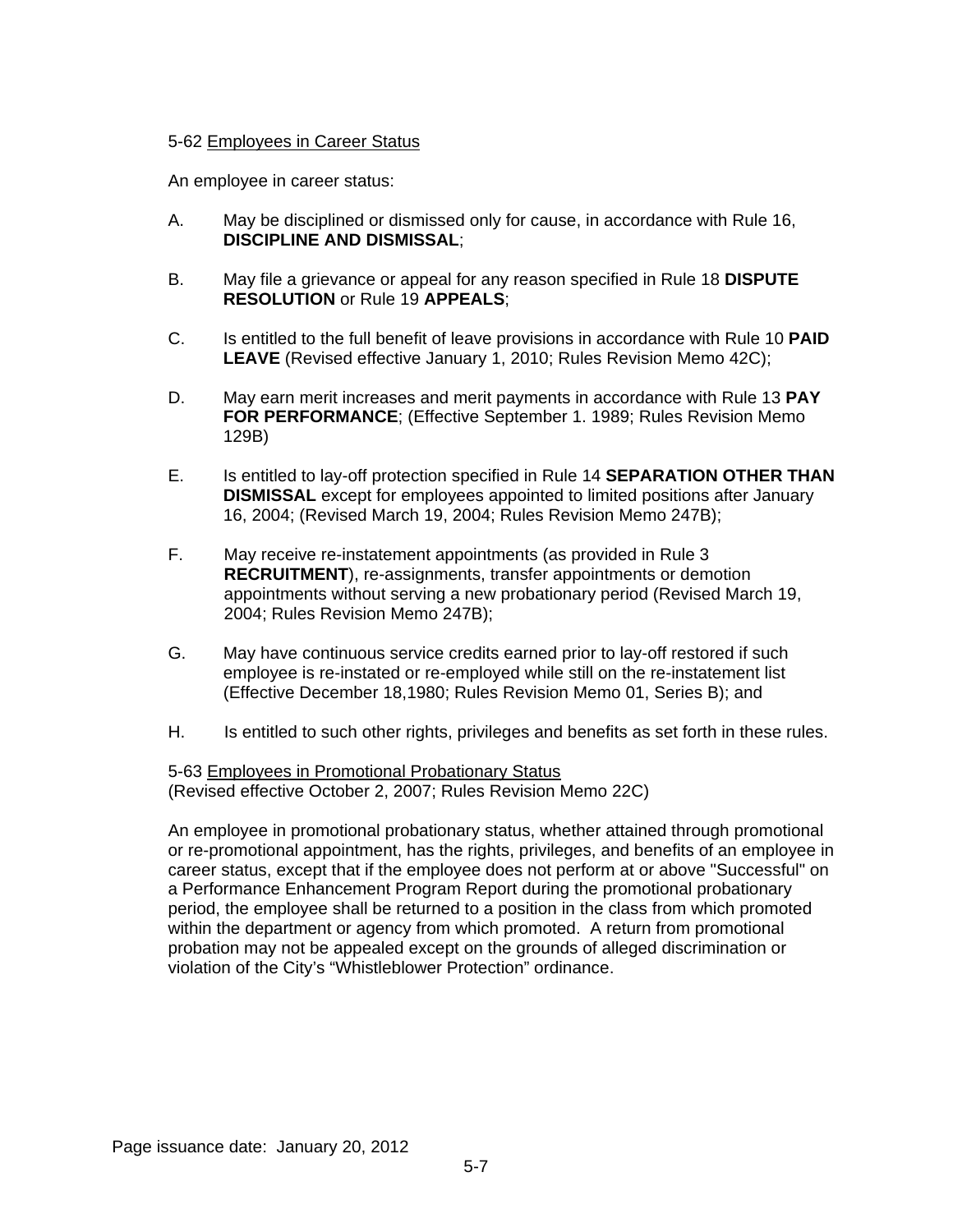## Section 5-70 Types of Appointments

5-71 Appointments of Applicants Who Are Not in the Career Service (Effective May 4, 2007, Rule Revision Memo 18C; revised effective January 20, 2012, Rule Revision Memo 57C)

- A. Employment appointment: An appointment made as a result of referral of an employment list in accordance with Rule 3 **RECRUITMENT**.
- B. Re-instatement appointment: An appointment of a former employee who had been laid off or who resigned in lieu of a lay-off, which is made as a result of referral from a re-instatement list in accordance with Rule 3 **RECRUITMENT**.
- C. Re-employment appointment: An appointment of a former employee to a position in the classification in which the employee was previously employed within the preceding five (5) years, or to a successor classification; or to any classification for which the employee is qualified, with the same or lower range minimum than the former classification, subject to the following conditions:
	- 1. Former employees whose separation was the result of a dismissal are not eligible for re-employment;
	- 2. An appointment that is a re-instatement is not a re-employment;
	- 3. In order to determine eligibility for re-employment into a successor classification, the Personnel Director may, on a case-by-case basis, review the duties previously performed as well as classification and pay; and
	- 4. A former employee who is re-employed shall serve in an employment probationary status.

(Revised effective October 17, 2010; Rules Revision Memo 47C)

5-72 Appointments of Employees Who Are in the Career Service (Effective May 4, 2007, Rule Revision Memo 18C)

- A. Promotional appointment*:* An appointment of an employee to a position in a classification in which the range minimum of the pay range for the new classification is higher than the range minimum of the pay range for the employee's current classification (Revised effective October 17, 2010; Rules Revision Memo 47C).
- B. Promotional re-instatement appointment: An appointment of an employee who has been demoted in lieu of lay-off which is made as a result of referral from a reinstatement list in accordance with Rule 3 **RECRUITMENT** (Effective January 20, 2012, Rule Revision Memo 57C).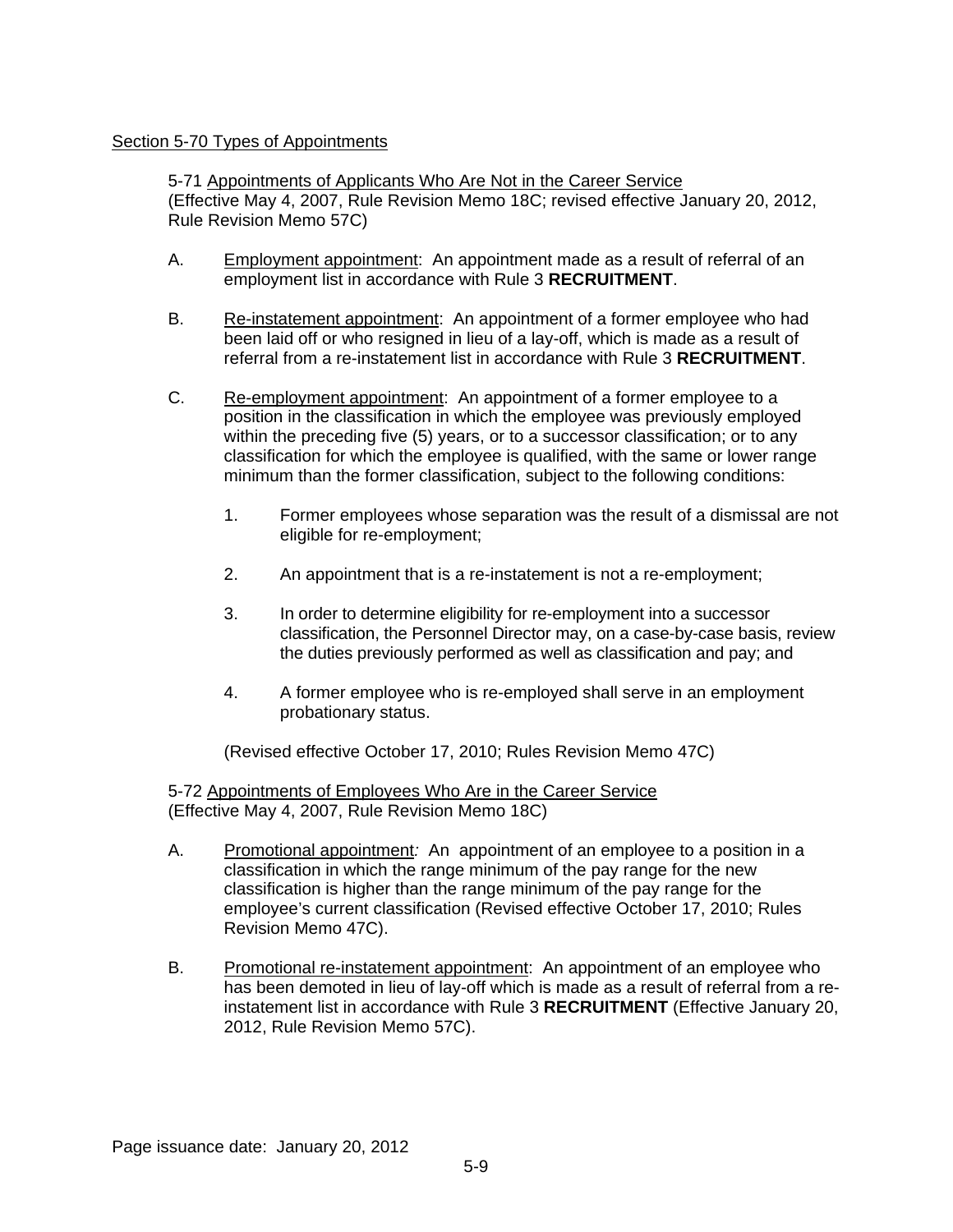# G. End of training or internship probationary period:

- 1. The department or agency shall report to the CSA, in writing, at the conclusion of the trainee or intern probationary period, whether the trainee or intern has successfully completed the probationary period by acquiring the competencies, knowledge, skills and abilities necessary to satisfactorily perform the duties of the position.
- 2. An appointing authority may request, in writing to the Personnel Director, that the trainee or intern be deemed to have successfully completed the probationary period prior to the employee's completion of the trainee or intern probationary period.
- 3. Upon a determination by CSA that the trainee or intern has successfully completed the trainee or intern probationary period, the department or agency may promote the trainee or intern into the position the trainee or intern was being trained to perform (Effective January 20, 2012, Rule Revision Memo 57C).

## 5-73 Transfer Appointment

(Effective May 4, 2007, Rule Revision Memo 18C)

- A. An employee may be given a transfer appointment provided that the employee and the receiving appointing authority consent, and that the requirements of Rule 3 **RECRUITMENT** are satisfied. The employee's status shall not be affected by this type of transfer appointment except as provided in paragraph C Transfer transition period.
- B. Effective date of transfer: Unless otherwise agreed upon, a transfer appointment between departments or agencies becomes effective thirty (30) calendar days after the releasing department or agency is notified that the employee and the receiving department or agency have both consented to the transfer. However, the time may be shortened if the effective date is set jointly by the releasing appointing authority and the receiving appointing authority.
- C. Transfer transition period:
	- 1. Definition: A transfer transition period is a ninety-day (90) period following the effective date of a transfer during which the appointing authority of the receiving agency may initiate a return from transfer.
	- 2. Eligibility: A transfer transition period applies except in either of the following circumstances:
		- a. The employee has employment probation status on the effective date of the transfer; or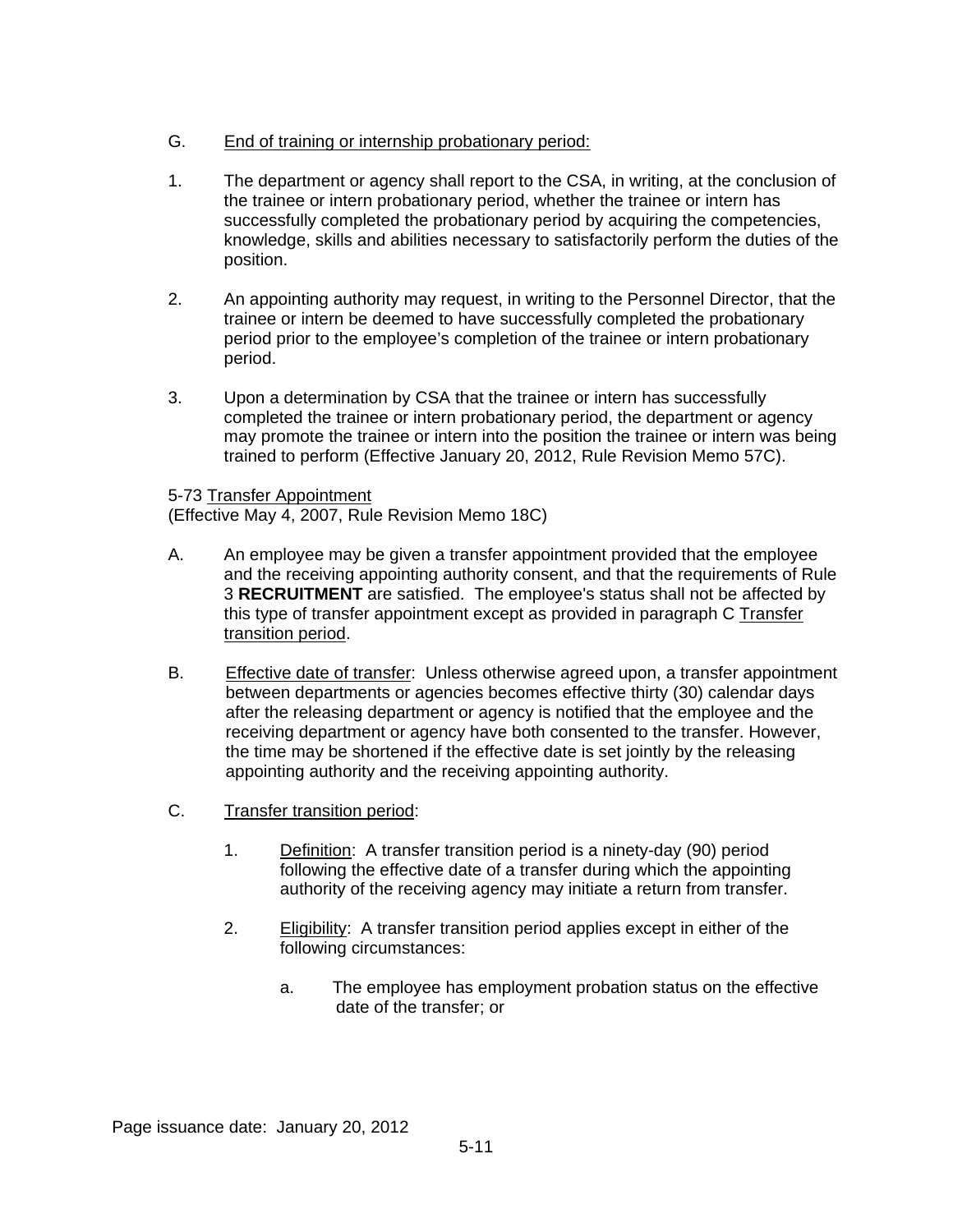- b. The transfer was either in lieu of layoff or anticipation of layoff.
- 3. Effect of returning from transfer: If a return from transfer is initiated during the transfer transition period, the employee shall be returned to a position in the same classification in the same department or agency as prior to the transfer.

5-74 Demotion Appointments (Effective May 4, 2007, Rule Revision Memo 18C)

- A. Reasons for demotion: An appointing authority may give a demotion appointment in the following instances:
	- 1. In lieu of lay-off: When a position is to be abolished, in accordance with Rule 14 **SEPARATION OTHER THAN DISMISSAL**.
	- 2. In lieu of separation for disqualification: When an employee is not performing satisfactorily, in accordance with Rule 14 **SEPARATION OTHER THAN DISMISSAL**.
	- 3. In lieu of separation during employment probationary status: When an employee fails to perform satisfactorily, in accordance with subsection 5- 61 Employees in Employment Probationary Status.
	- 4. Voluntary: When an employee requests assignment to work of less difficulty or responsibility or accepts a voluntary demotion in lieu of lay-off as defined in Rule 14 **SEPARATION OTHER THAN DISMISSAL**.
- B. Notice to employee: Before the demotion appointment is effective, the appointing authority shall furnish the employee a written statement containing the reasons for the demotion. If the demotion is voluntary, the statement should be signed by the employee. A copy of the statement shall be sent to the CSA before the demotion is effective.
- C. CSA approval: Voluntary demotions must satisfy the requirements of Rule 3 **RECRUITMENT**. For all other types of demotions, the CSA shall approve the demotion appointment if it finds that the employee meets the minimum qualifications for the new class.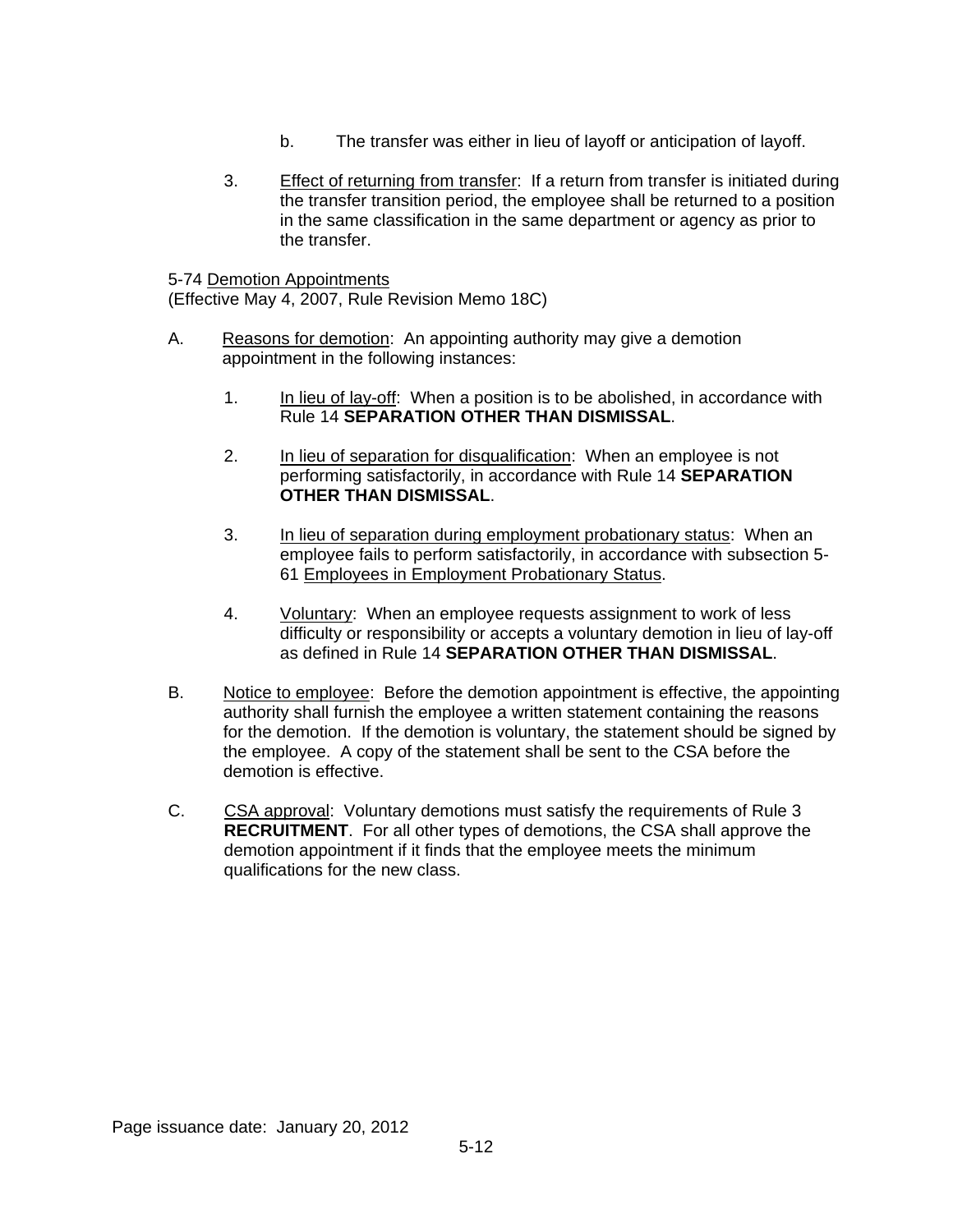- 5. Specialization of education;
- 6. Quality/quantity of education.
- 7. Internal equity;
- 8. Level of responsibility accepted;
- G. Promotion: An appointment of an employee to a position in a classification in which the range minimum of the pay range of the new classification is higher than the range minimum of the pay range of the classification previously held.
- H. Re-allocation: The formal process of assigning an existing position to its proper classification on the basis of the duties performed and the responsibilities exercised.
- I. Promotional re-instatement: A promotion of an employee resulting from referral from a re-instatement list (Effective January 20, 2012, Rule Revision Memo 57C).
- J. Re-instatement: An appointment of a laid off employee resulting from referral from a reinstatement list (Effective January 20, 2012, Rule Revision Memo 57C).
- K. Re-promotion: A promotion of an employee to a position in a higher classification in which the employee was previously employed within the preceding five (5) years, or to a successor classification; or to any classification for which the employee is qualified, with the same or intervening range minimum as the former classification. Appointments that meet the definition of a promotional re-instatement are not re-promotions.
- L. Transfer: An appointment of an employee to one classification from another, if the range minimum of the pay range of the new classification is the same as the range minimum of the pay range of the classification previously held.

## Section 9-6 Designees

Appointing authorities, including the Career Service Personnel Director ("Personnel Director"), may delegate any authority given to them under this Rule 9 to a subordinate employee.

#### Section 9-10 Pay practices

- A. Pay practices include, but are not limited to items such as pay when first employed, changes in pay resulting from changes in position or classification, differentials, overtime pay, standby pay, merit increases and merit payments.
- B. The kind and level of pay practices for Career Service employees shall be determined by the Career Service Board ("Board") following a survey of other employers or based on the City's needs.
- C. Applicability to Deputy Sheriffs:None of the provisions of this Rule 9 shall apply to employees who hold positions in classifications in the Undersheriff pay schedules.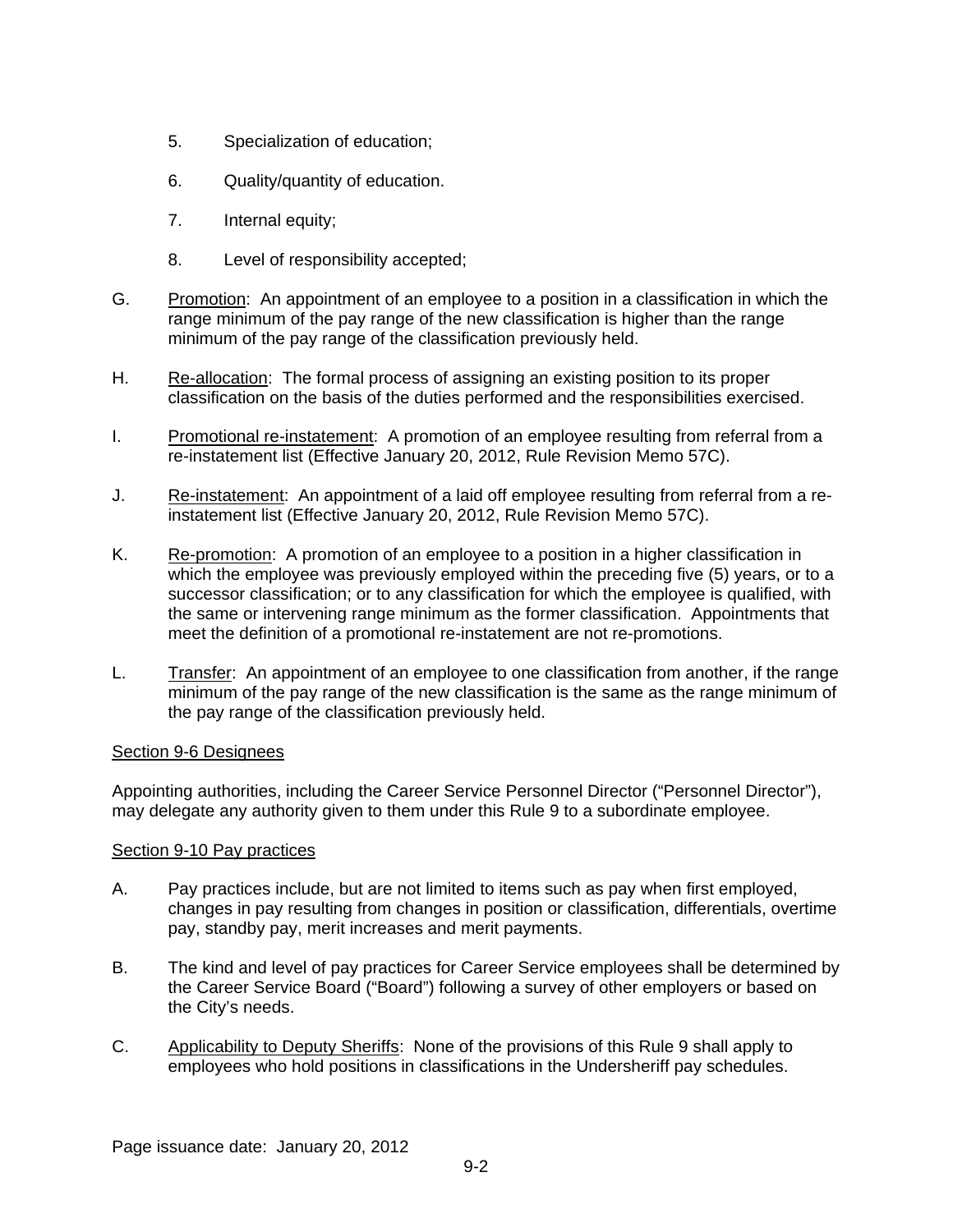14-22 Grounds for Disqualification (Effective 3/2/82; Rules Rev. 30B)

An employee shall be deemed to be disqualified if any of the following conditions occur:

- A. Pre-employment physical examination: When an applicant is appointed before the final report of a pre-employment health examination is received, and the final report shows that the employee is not physically qualified to perform the duties of the position;
- B. Physical or mental impairment or incapacity: When an employee becomes unable to perform the essential functions of the position because of mental or physical impairment or incapacity;
- C. Licensure, certification and other legal requirements: When laws require a license, certification, or other authorization by a federal, state or local governmental entity to perform the duties of a position and the employee does not have the required authorization.

#### 14-23 Procedure

The appointing authority shall follow the procedures for pre-disciplinary meetings before taking any action on the disqualification. The final notice of disqualification shall contain the same statement of the reason for the disqualification as contained in the predisqualification letter.

Substantial amendments or additions are permitted only by repeating the predisqualification notice and meeting procedure. The final notice shall also contain a notice that the employee may appeal the disqualification.

However, an employee shall be relieved immediately of any duties requiring a license, certification, or other legal authorization if the employee lacks such license, certification, or other legal authorization. This change in duties shall in no way affect the employee's pay or classification prior to the completion of the disqualification proceedings.

14-24 Re-employment (Effective May 4, 2007, Rule Revision Memo 18C)

Employees who have been separated as a result of a disqualification may be eligible for re-employment according to the provisions of Rule 3 **RECRUITMENT**.

Section 14-30 Termination During Employment Probationary Status (Effective November 1, 1980; Rules Revision Memo 127A)

14-31 Basis

An employee holding employment probationary status may be terminated at any time in accordance with Rule 5 **APPOINTMENTS AND STATUS**.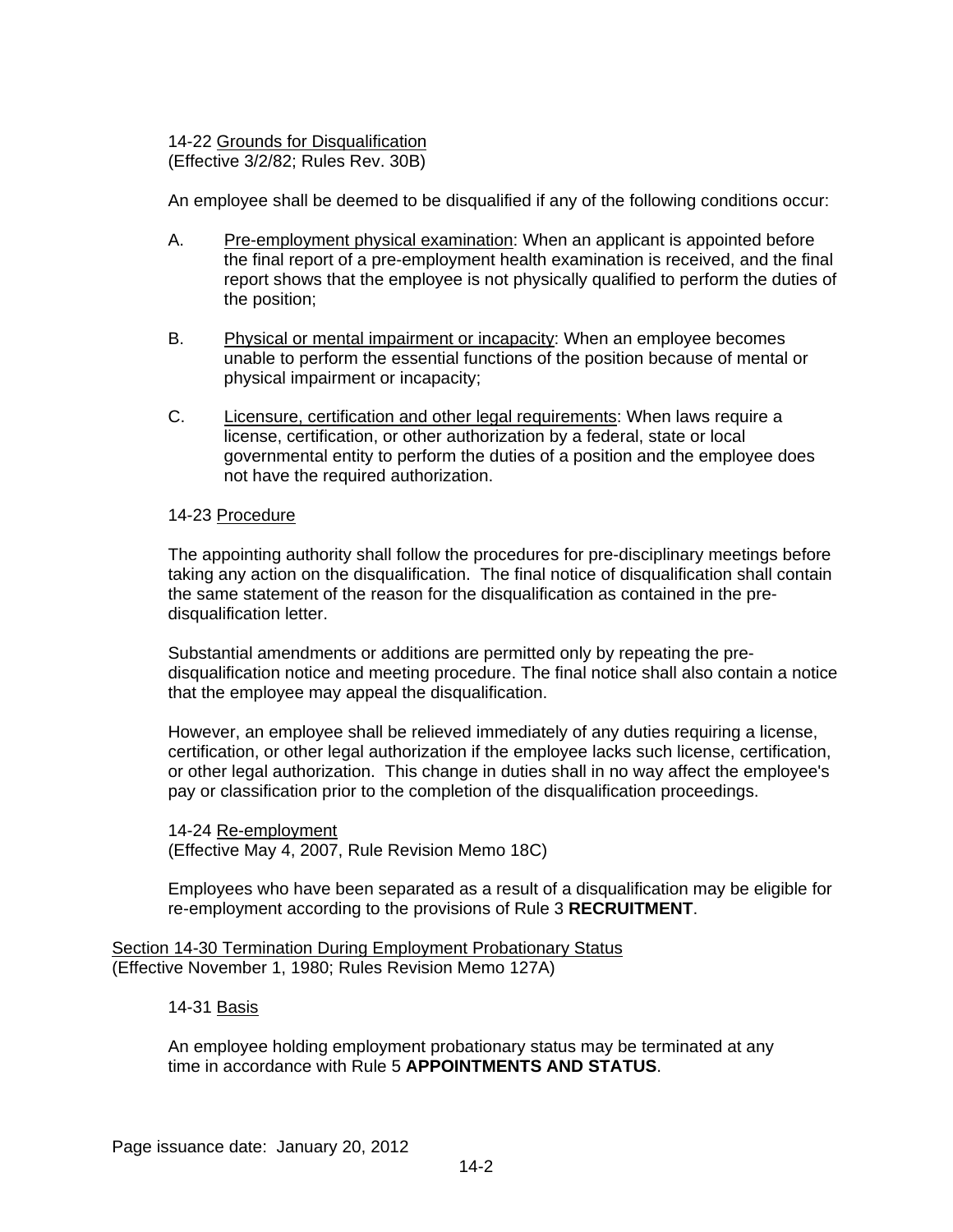## 14-46 Notice of Lay-Off

- A. Layoff planning: Layoff planning, including actions in lieu of layoff, is the responsibility of the appointing authority. However, the CSA is available for procedural assistance and consultation as soon as the appointing authority has decided the number of positions by class to be abolished.
- B. Audit and approval of lay-off plan: Before an official notice of layoff is given in accordance with paragraph 14-46 C Thirty-day notices, a written lay-off plan for the lay-off unit shall be submitted to CSA and shall have been audited and approved in writing by the Personnel Director for conformance to Section 14-40 Lay-Off of the Personnel Rules, including all subsections thereof. (Revised Eff. 3/19/04, Rule Rev. 247B)
- C. Thirty-day notices: The appointing authority shall give final notice of lay-off to affected employees a minimum of thirty (30) calendar days before the effective date of the lay-off. A copy of each such notice shall be sent to the CSA. The period of time shall be computed in accordance with Rule 19 **APPEALS**. (Effective April 1, 1982; Rules Revision Memo 348; Revised Eff. 3/19/04, Rule Rev. 247B)

14-47 Effect on Leave

(Revised effective January 1, 2010; Rules Revision Memo 42C)

- A. Compensatory time and vacation leave: An employee shall be paid for all eligible leave and compensatory time credits in accordance with Rule 9 **PAY ADMINISTRATION** and Rule 10 **PAID LEAVE**.
- B. Sick leave: Pay for eligible sick leave credits and restoration of the balance of sick leave credits upon re-instatement shall be in accordance with Rule 10 **PAID LEAVE**.

14-48 Re-employment or Re-instatement Rights (Effective May 4, 2007, Rule Revision Memo 18C)

The ability of a former unlimited employee, or limited employee appointed to their position before January 16, 2004, who was laid off, to be re-employed or re-instated are set forth in Rule 3 **RECRUITMENT**.

## 14-49 Appeal

An employee who is laid off or who is demoted in lieu of layoff may appeal the action in accordance with Rule 19 **APPEALS**.